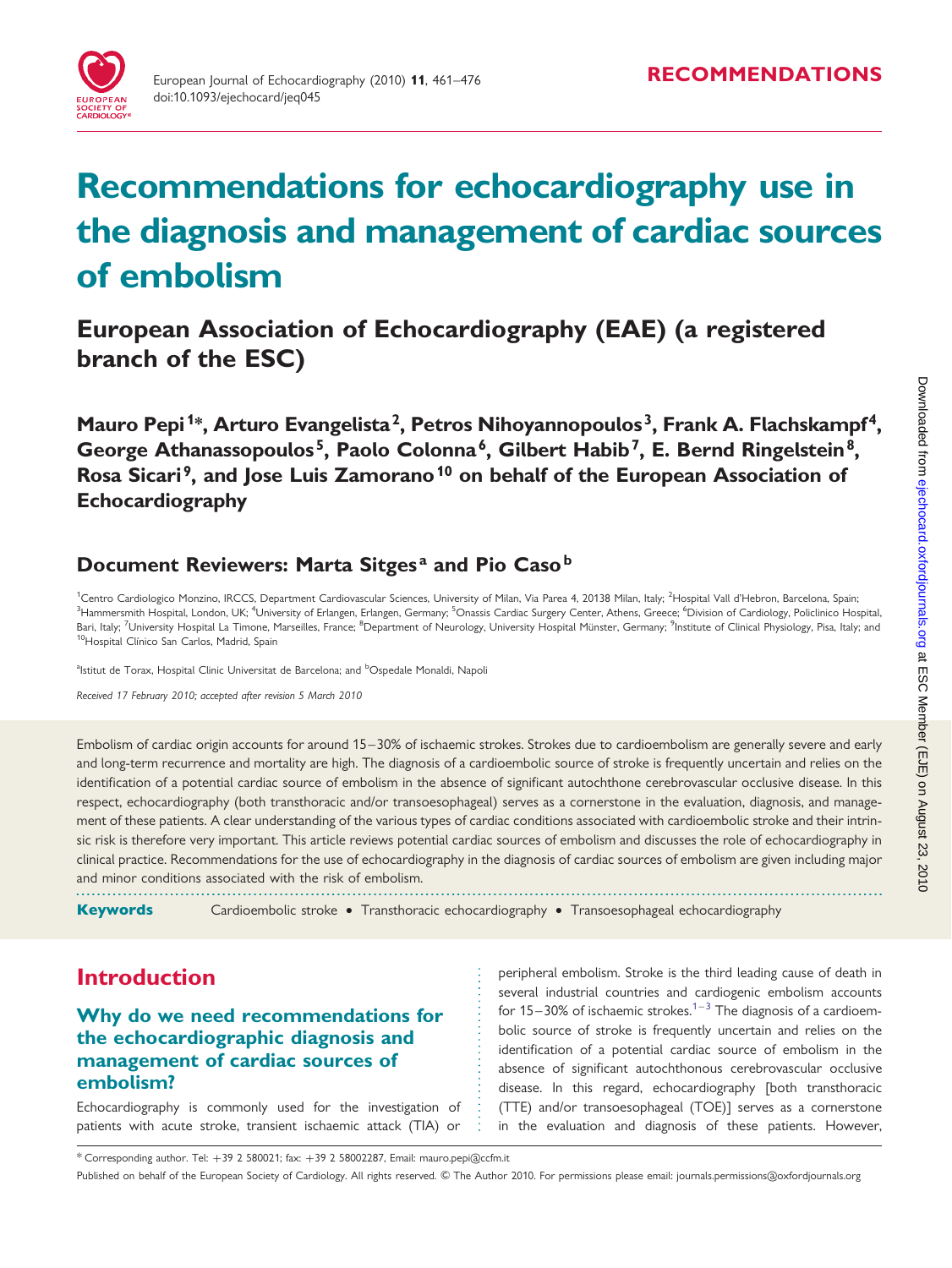cardioembolic stroke is a heterogeneous entity, since a variety of cardiac conditions can predispose to cerebral embolism. These cardiac conditions may be classified as major, minor, or uncertain risk (Table 1). The indications for and role of ultrasound techniques in these diseases are not well defined. Moreover, from a pathological point of view cardioembolic sources of embolism may be classified into three distinct categories: cardiac lesions that have a propensity for thrombus formation [i.e. thrombus formation in the left atrial appendage (LAA) in patients with atrial fibrillation (AF)], cardiac masses (i.e. cardiac tumours, vegetations, thrombi, aortic atherosclerotic plaques), and passageways within the heart serving as conduits for paradoxical embolization (i.e. PFO, patent foramen ovale).

Recommendations are important in this field for several reasons.

- (1) The clinical diagnosis is now dominated by echocardiography which has become the standard to evaluate these patients; however, better transducers and new ultrasound modalities (i.e. second harmonic imaging, Doppler tissue imaging, contrast echocardiography, 3D, and others) have further improved and expanded diagnostic capabilities. Consequently, the complementary or alternative role of TTE and TOE may be further defined.
- (2) Treatment of these conditions and of ischaemic stroke has not only developed through the continuous advances in understanding of the disease, but has also been reoriented by the development of new strategies and the advent of interventional techniques.
- (3) The today's patient population has changed due to ageing, and increase of patients with heart failure with a significant decline in both rheumatic fever and rheumatic valve disease.
- (4) The aim of these recommmendations is to provide a consensus document for the echocardiographic screening and diagnosis of cardiac sources of embolism. Evidence for indications to recommend echocardiography in patients with stroke, TIA, or peripheral embolism is reviewed in detail.

#### Table 1 Potential cardioembolic sources

| Major risk sources                              | Minor or unclear risk<br>sources |  |
|-------------------------------------------------|----------------------------------|--|
| Atrial fibrillation                             | Mitral valve prolapse            |  |
| Recent myocardial infarction                    | Mitral annulus calcification     |  |
| Previous myocardial infarction (LV<br>aneurysm) |                                  |  |
| Cardiomyopathies                                | Calcified aortic stenosis        |  |
| Cardiac masses                                  |                                  |  |
| Intracardiac thrombus                           | Atrial septal aneurysm           |  |
| Intracardiac tumours                            |                                  |  |
| Fibroelastoma                                   | Patent foramen ovale             |  |
| Marantic vegetations                            |                                  |  |
| Rheumatic valve disease (mitral<br>stenosis)    | Giant Lambl's excrescences       |  |
| Aortic arch atheromatous plaques                |                                  |  |
| Endocarditis                                    |                                  |  |
| Mechanical valve prosthesis                     |                                  |  |

## Method of article and definition of levels of recommendations

This consensus document is based on a literature review conducted using Medline (PubMed) for peer-reviewed publications and focuses on the studies published mainly in the last 10 years. Publications on appropriateness reflect an ongoing effort by the authors to critically and systematically create, review, and categorize clinical conditions and situations, where diagnostic tests are used by physicians caring for patients with a suspected of cardiac source of embolism. Although not intended to be entirely comprehensive, the indications are meant to identify common scenarios encompassing the major part of contemporary practice in this field. The ultimate aim of this document is to improve patient care and health outcomes in a cost-effective manner (whenever possible) linked to clinical decision making. Availability or quality of equipment or personnel may influence the choice of appropriate imaging procedures. These criteria are also associated with clinical judgement and practice experience. Because of the diverse nature of the topics and the absence of objective rating levels of evidence (mainly due to gaps in current knowledge in several fields), it was not possible to provide a systematic uniform summary of recommendations in all chapters. On the basis of all these considerations, the writing group decided to avoid levels of recommendations and maintain only the term 'Recommendation'. This implies an appropriate method recommended for all patients with a suspected of cardiac source of embolism.

## General comments

### Patient evaluation

Ischaemic stroke or TIA may be caused by several factors such as systemic hypoperfusion, in situ thrombosis or vascular or cardiogenic embolism. Since embolism from a cardiac source accounts for 15–30% approximately of these cerebral events, a very detailed neurological and cardiac evaluation should first include the patient's clinical presentation, even though there are several limitations in making this clinical diagnosis. Several neurological and cardiac features (detailed information on the characteristics of the clinical event, history of the patients, clinical evaluation) may suggest a cardioembolic origin. Moreover, evidence of embolism to other organs suggests that a cardioembolic source is likely.

#### Neurological and cardiac evaluation

A number of cardiac conditions have been proposed as potential sources of embolism and an accurate clinical evaluation may easily raise the suspicion of a cardioembolic even in the presence of known structural heart disease or of clinical signs of cardiac diseases (i.e. arrhythmias, heart murmurs). However, the presence of a potential cardioembolic source of embolism does not itself justify the diagnosis of cardioembolic stroke or TIA, since atherosclerotic cerebrovascular disease and cardiac disease often co-exist. The most frequent causes of cardiogenic stroke are AF, left ventricular (LV) dysfunction (congestive heart failure), valve disease and prosthetic valves, intracardiac right-to-left shunts (PFO, particularly in conjunction with atrial septum aneurysm), and atheromatous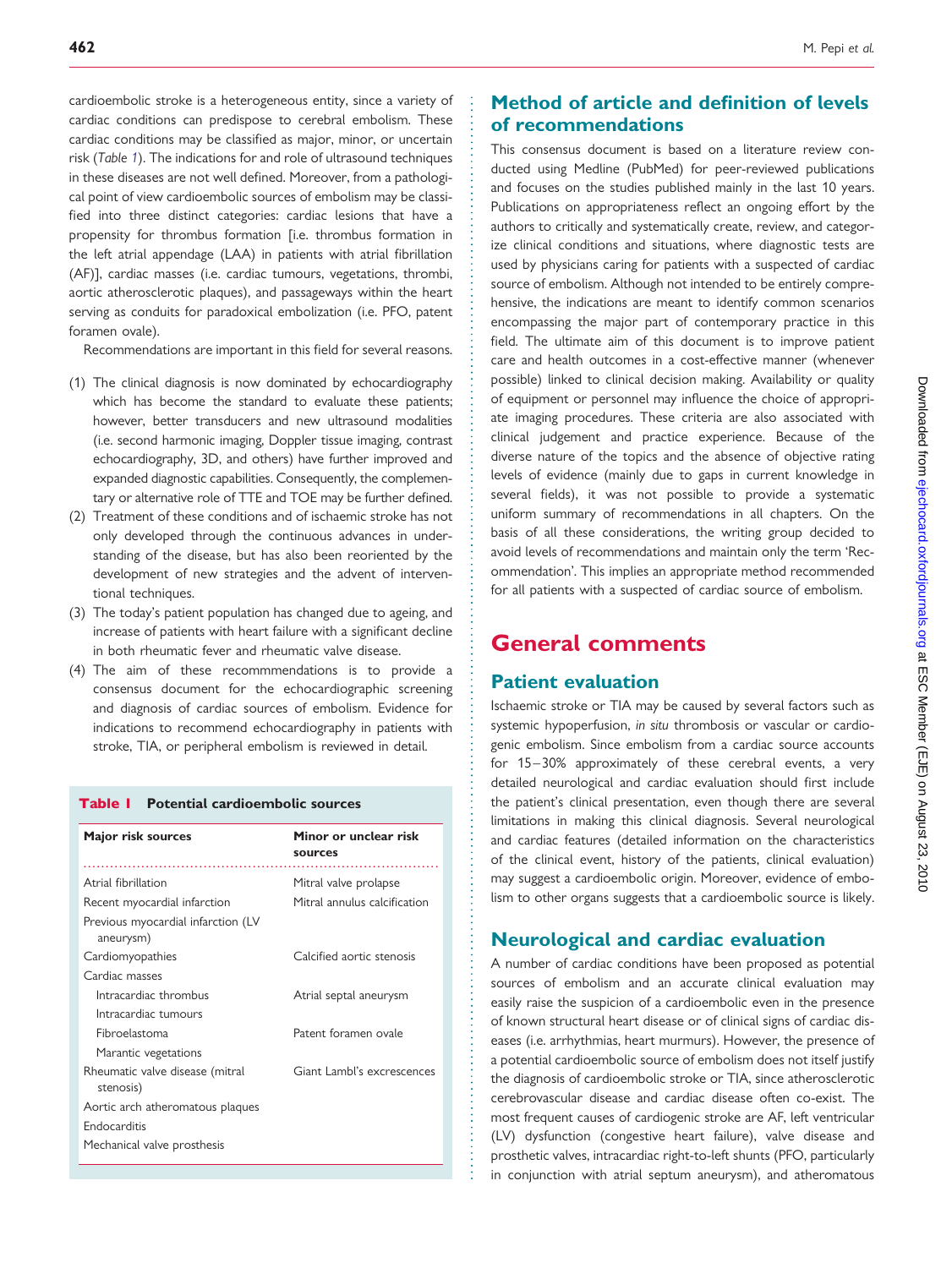thrombosis of the ascending aortic arch. From an epidemiological point of view,  $1,4$  there is a history of AF in around one half of cases, of valvular heart disease in one-fourth, and of LV mural thrombus in almost a third. The presence of a potential cause of embolism or signs and symptoms of heart failure, increase stroke risk by a factor of  $2-3.5-7$  $2-3.5-7$  $2-3.5-7$  $2-3.5-7$  All these considerations strongly suggest the importance of an accurate clinical evaluation in conjunction with the diagnostic imaging approach. This is particularly important with respect to the correct medical treatment for the patient with cardiogenic embolism according to the Guidelines for Prevention of Stroke<sup>3</sup>

TOE has revolutionized the search for cardiac sources of embolism because of its (near) non-invasive nature and its relatively good sensitivity and high specificity.<sup>[8](#page-13-0)</sup> In current clinical practice, echocardiography is used in over 80% of patients with acute stroke (particularly in stroke units) as a major cornerstone in the diagnostic work-up with a 1:3 ratio of TTE alone vs. TOE. This careful cardiodiagnostic approach appears to be justified even in patients with already known cerebral small vessel disease or artery-to-artery brain embolism from extracranial occlusive disease of the neck arteries because of the frequently found 'competing' stroke aetiologies in the same patient. Owing to the tremendous increase in morbidity in the elderly, monocausal strokes are becoming less frequent, and patients with multiple stroke aetiologies are tending to become the rule.

Stroke and cardiac disease are also linked to mortality risk. Whereas in the first 6 months after a first-ever stroke the cause of death is mostly stroke related, this changes within the subsequent 4–5 years in the sense that cardiovascular disorders assume the role of a major killer, particularly due to myocardial infarction and congestive heart failure. $9$  As opposed to lacunar or atherothrombotic stroke, the outcome after cardiogenic stroke is particularly poor<sup>[10,11](#page-13-0)</sup> with a 50% mortality after 3 years[.12](#page-13-0) This is another important reason why cardiogenic sources of emboli must be identified whenever possible.

Clinically, the most important cause of cardiogenic brain embo-lism is AF both paroxysmal and chronic.<sup>[13](#page-13-0)</sup> Any history of bouts of tachycardia or of periods of arrhythmia may suggest intermittent AF. The TOAST criteria are the most frequently used classification of stroke in epidemiological or genetic studies and refer to (i) large-artery atherosclerosis (artery-to-artery embolus, large artery atherothrombosis), (ii) cardiac embolism, (iii) cerebral small artery occlusion (lacunar stroke), (iv) stroke of another determined aetiology (rare aetiologies), and (v) stroke of undetermined aetiology.<sup>14</sup> The latter category refers to cryptogenic strokes, but is also chosen if two or more causes of stroke can be identified in the same patient, or—even more questionably—if the patient has a negative or incomplete evaluation. Categories 2 and 5 are of particular interest for echocardiography. Echocardiography in patients with AF enables risk stratification with respect to recurrent stroke by measuring the size of the atrium. The annual risk of stroke is 1.5% in cases with a normal left atrial diameter, but raises significantly in patients with an enlarged atrium. $1 - 4$  $1 - 4$  $1 - 4$ 

The extension and site of the infarct on computed tomography (CT) or magnetic resonance imaging (MRI) can deliver important clues towards a cardiogenic embolic stroke mechanism. This is the case if the infarct shows a cortical extension, multiplicity, or

#### Table 2 Clinical and imaging findings indicating cardioembolic stroke mechanism

- Abrupt onset of stroke symptoms, particularly in AF with lack of preceding TIA and severe first-ever stroke.
- Striking stroke severity in the elderly (NIH-Stroke Scale  $\geq$  10;age  $\geq$  70 years)
- Previous infarctions in various arterial distributions
- Multiplicity in space ( $=$ infarct in both the anterior and posterior circulation, or bilateral)
- Multiplicity in time  $(=\text{infarct of different age})$
- Other signs of systemic thromboembolism (e.g. edge-shaped infarctions of kidney or spleen; Osler splits; Blue toe-syndrome)
- Territorial distribution of the infarcts involving cortex, or subcortical 'large lenticulostriate infarct' (see Figures [1](#page-3-0) and [2](#page-3-0))
- Hyperdense MCA sign (as long as without severe ipsilateral internal carotide stenosis)
- Rapid recanalization of occluded major brain artery (to be evaluated by repetitive neurovascular ultrasound)

AF, atrial fibrillation; TIA, transient ischemic attack; MCA, middle cerebral artery.

bilaterality.<sup>[15](#page-13-0)</sup> But there is also a specific type of subcortical infarct, the 'large lenticulostriate infarct' which typically indicates an embolic stroke mechanism.<sup>16</sup> Further characteristic clinical and imaging indicators of a cardioembolic stroke mechanism are listed in Table 2. In the individual patient, classification of pathological echocardiographic findings as incidental or causal can be difficult or even impossible. If no clear cardiac embolic source can be detected, it is essential that indirect clues for cardiogenic embolism (according to Table 2) such as reduced LV function in conjunction with 'no better explanation' for the brain infarct be recognized. This constellation would argue in favour of cardiogenic embolism. After having identified a potential or highly suspicious source of cardiac brain embolism, neurologists have to estimate the probability of cardiogenic stroke by also considering other competing causes of stroke. Echo findings and the pattern of infarction on brain imaging may help in this regard. In cardiac embolism, the pattern of infarct is territorial in type and distribution (Figures [1](#page-3-0) and [2](#page-3-0)). Multiplicity of lesions involving both the anterior and posterior circulation and/or both hemispheres is highly suggestive of cardiogenic embolism.<sup>[15](#page-13-0)</sup>

#### General recommendations

TTE and TOE are recommended when symptoms potentially due to a suspected cardiac aetiology including syncope, TIA, and cerebrovascular events are present.

## Specific recommendations in diseases related to cardioembolic events

#### Myocardial infarction and heart failure

Thromboembolism is a severe complication in patients with heart failure. Although the detection of an intracardiac thrombus may be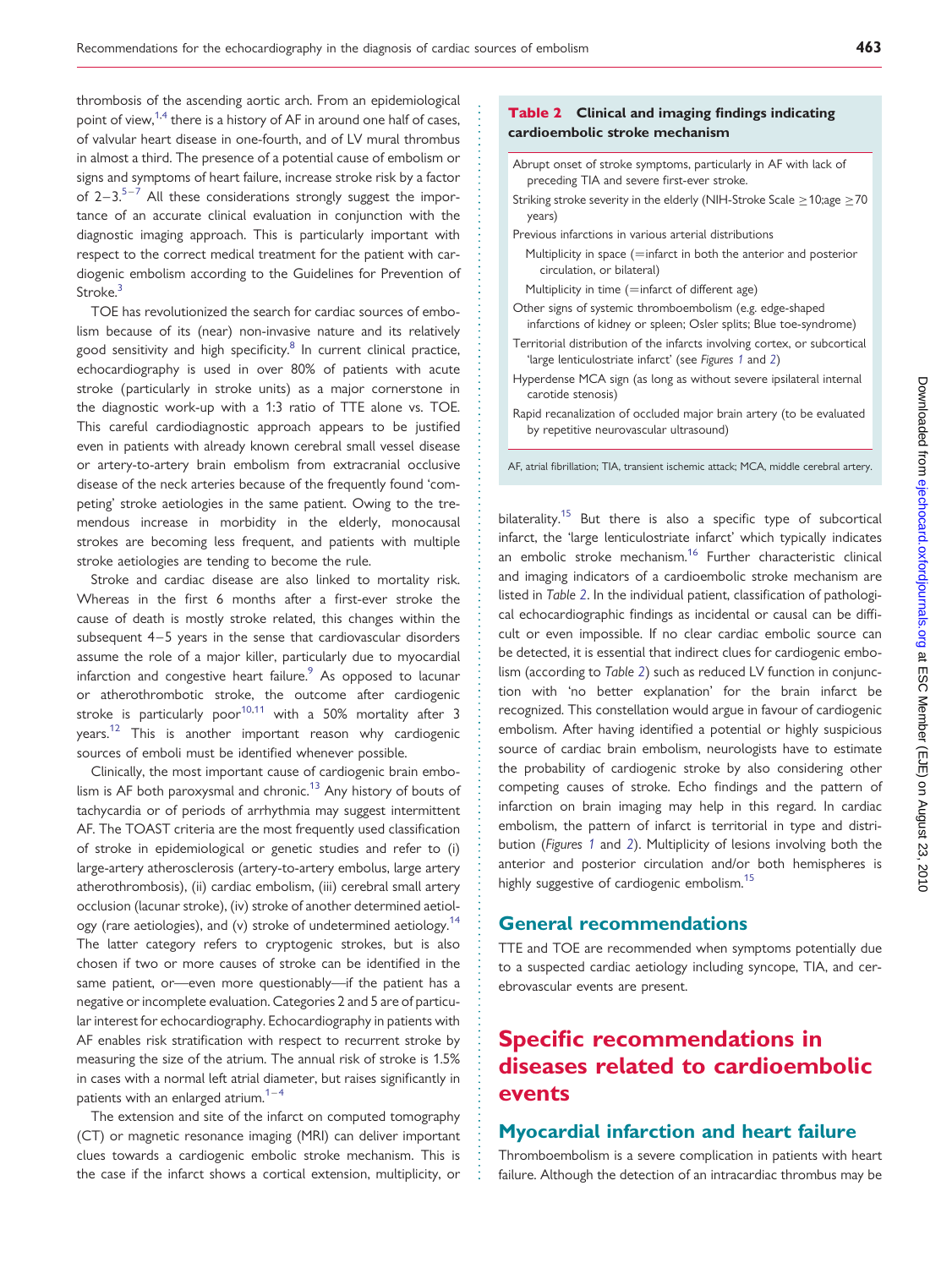<span id="page-3-0"></span>

Figure I Schematic drawings of patterns of brain infarctions signalling different stroke mechanisms. (A) In cortical infarcts with territorial distribution, cardioembolic stroke is probable. (B) The same holds true for large striatocapsular infarcts. (C) This is not the case in lacunar infarctions by definition located subcortically. (D) Low flow infarct can be located subcortical (upper panel) or cortical (lower panel), but their distribution is not territorial but interterritorial.



Figure 2 Left panel: hyperdense middle cerebral artery-sign (dense artery sign; arrow): embolic occlusion of middle cerebral artery in a 70-year-old patient with intermittent atrial fibrillation. Right panel: territorial type of bilateral old infarcts in right middle cerebral artery and left anterior cerebral artery distribution in atrial fibrillation.

the primary culprit for a thromboembolic event, a variety of factors are also associated with heart failure and predispose to thrombosis. These include vascular disease, procoagulative status and impaired flow. It is accepted that the single most useful diagnostic test in the evaluation of patients with heart failure is the comprehensive TTE coupled with Doppler flow studies to determine

whether abnormalities of myocardium, heart valves, or pericar-dium are present and which chambers are involved.<sup>[17](#page-13-0)</sup> The role of echocardiography is therefore to assess the size and function of the LV (global and regional), estimate the LV ejection fraction (LVEF) quantitatively, and assess other structural abnormalities such as valvular, pericardial, or right ventricular abnormalities that could account for the clinical presentation. Finally, echocardiography allows us to look for intracardiac masses that may be related with systemic embolization risk.

Aetiologies of LV dysfunction leading to heart failure may be ischaemic or non-ischaemic. Both lead to heart failure and can provide the anatomical substrate for LV thrombus formation. Left atrial thrombus may also lead to thromboembolic events; however, this is mainly the result of AF or significant mitral stenosis.

## Prevalence of intracardiac thrombus in myocardial infarction

Intracardiac thrombus is a common finding in patients with ischaemic stroke and may represent an indication for long-term anticoagulation to reduce the threat of further stroke and possibly to dissolve the thrombus.<sup>[18](#page-13-0)</sup> Echocardiography plays an important role in its detection and is considered to be the first-line imaging modality in such patients and should be performed early. In a recent study of patients with ischaemic stroke, 26% of patients presenting with cerebrovascular events had an intracardiac thrombus, 70% of which were located in the LAA. Of the cardiac variables, only AF and LV systolic dysfunction manifested by wall motion abnormality on TOE were correlated with intracardiac throm-bus.<sup>[19](#page-13-0)</sup> In that study, LV systolic dysfunction was an independent predictor of intracardiac thrombus. A contributing causal link might be the higher incidence of AF in patients with coronary artery disease, which could explain the higher prevalence of left atrial thrombus in that study. Whereas a hypercoagulable status may also contribute to the formation of an intracardiac thrombus, no haematological or coagulation variables were correlated with the presence of intracardiac thrombus.

Thrombus formation following myocardial infarction is now rare, since the majority of patients with acute myocardial infarction undergo prompt thrombolysis and revascularization. The exact incidence of LV thrombus following acute myocardial infarction is not known as studies have been performed over several chronological periods, while treatment of acute myocardial infarction was changing. Early data suggest that in the setting of acute myocardial infarction, LV thrombus may be present in 7–20% of patients, most frequently in acute anterior or apical myocardial infarction. With chronic ventricular aneurysm, the prevalence of LV thrombus may increase up to  $50\%$ <sup>20</sup> In one study, LV mural thrombus was visualized between 2 and 11 days (median 6) after the clinical onset of myocardial infarction in 40% of patients with anterior infarction. Despite this rather high incidence of post-myocardial infarction thrombus formation, the prevalence of thromboembolic events was low.<sup>[20](#page-13-0)</sup> In a more recent study, Weinsaft et  $al^{21}$  $al^{21}$  $al^{21}$  used cardiac MRI in a large non-homogeneous cohort of patients with LV systolic dysfunction (LVEF  $<$  50%) predominantly of ischaemic aetiology and found the prevalence of thrombus to be 7% in this heart failure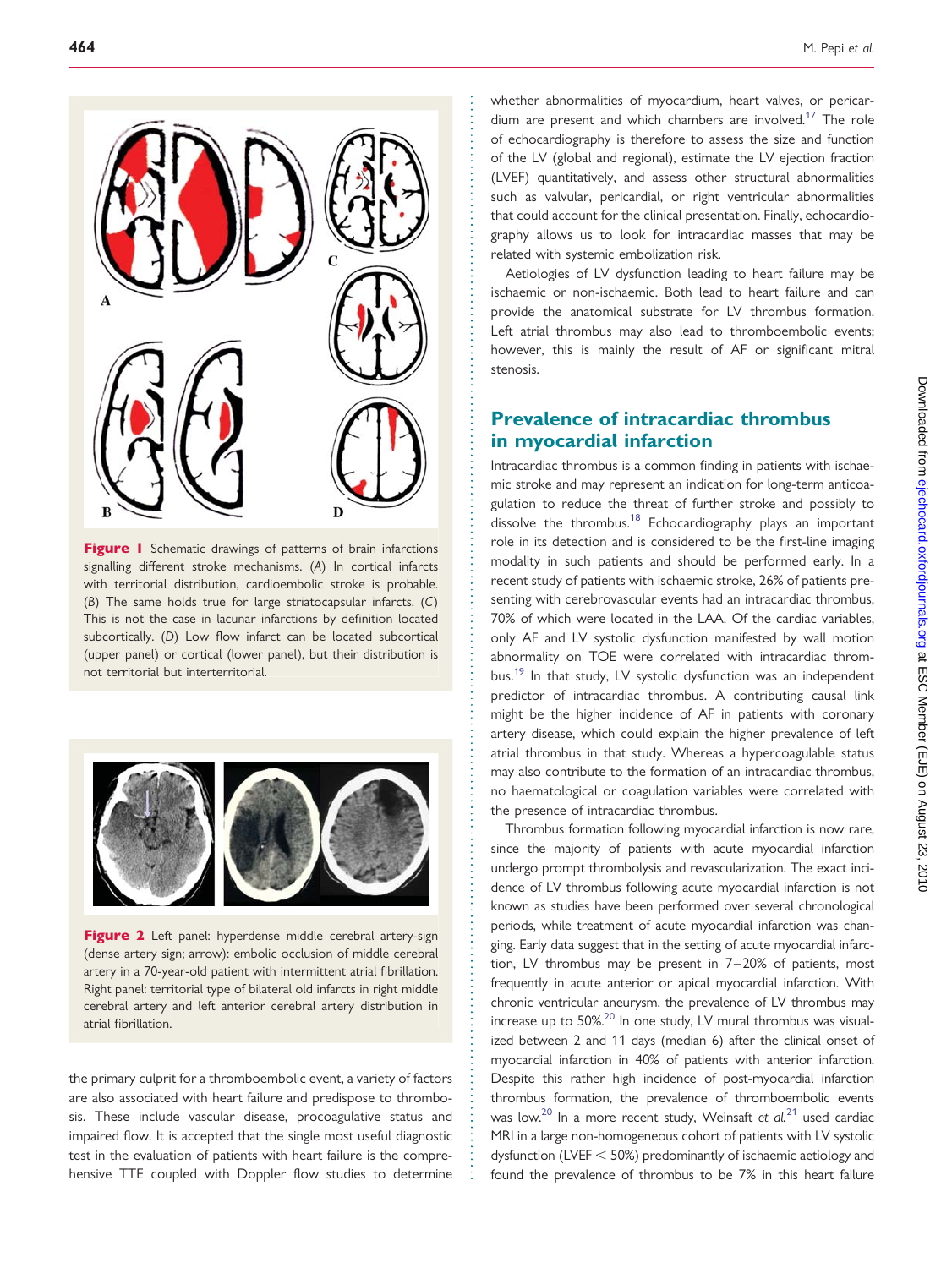cohort. Patients with thrombus were more likely to have previous myocardial infarction, more advanced systolic dysfunction, and more extensive myocardial scarring by delayed enhanced MRI. In these patients, however, the overall prevalence of prior cerebrovascular events was just 12%.

## Echocardiography and left ventricular thrombus

LV thrombus is defined as a discrete echo dense mass in the LV with defined margins that are distinct from the endocardium and seen throughout systole and diastole. It should be located adjacent to an area of the LV wall which is hypokinetic or akinetic and seen from at least two views (usually apical and short axis). Care must be taken to exclude false tendons and trabeculae and of course rule-out artefacts, which constitute the most common false diagnosis of a thrombus. Sensitivity and specificity of the echocardiographic diagnosis of LV thrombus are in the range of 95 and 86%, respectively. However, very often the LV apex cannot be clearly defined and the presence or absence of a thrombus may be very difficult to establish. It is therefore useful to use a contrast ultrasound agent injected intravenously, which will then clearly identify the presence or absence of a thrombus.<sup>22</sup> The use of contrast improves image quality and allows for a more accurate assessment of LV volumes and LVEF, thrombus detection, and a decrease in both intraobserver and interobserver variability.<sup>[23](#page-13-0)</sup> Having a low threshold of using ultrasound contrast agents effectively eliminates one of the earlier limitations of echocardiography, that of 'technically difficult' studies. Patients who are difficult to image with echocardiography are often referred for additional testing to obtain accurate information. Although other imaging modalities can provide accurate information, they may be associated with additional risks, time delays, and costs. Thus, in these technically difficult to image patients, a rapid, simple, inexpensive, and safe test that results in accurate information is desirable. $^{23}$  $^{23}$  $^{23}$  Contrast echocardiography therefore not only eliminates the technically difficult studies but it is also cost-effective.<sup>22,23</sup> TOE has little to offer in the detection of LV apical thrombus. Although it is the technique of choice for detecting atrial masses and thrombi in the LAA, it is not always helpful for detecting LV thrombus as the apex is often foreshortened or not well visualized.

Several echocardiographic features of the thrombus also need to be evaluated, including the presence or absence of an adjacent LV aneurysm defined as a localized area of akinesis or dyskinesis that deforms the LV chamber during both systole and diastole, often with a thin myocardial wall. The presence or absence of mitral annular calcification also needs to be noted.

### Thrombus characteristics

#### **Shape**

LV thrombus may be flat (mural), lying along the LV wall or protruding within the cavity. It may be homogeneously echogenic, or present a heterogeneous texture often with central lucency. As an estimate of thrombus size, a one-dimensional measurement of maximal thrombus thickness may be made perpendicular to the myocardium from the epicardial–pericardial interface to the innermost border of the thrombus–blood interface.

#### Motion

Thrombi may be fixed along LV wall or present an independent motion to a variable extent. Motion may involve the entire thrombus or more commonly a portion of the thrombus. Motion is independent of the underlying myocardium and that characteristic clearly distinguishes a true thrombus from an artefact. Colour Doppler tissue imaging may further facilitate this differential diagnosis.

#### Follow-up

The long-term fate of LV thrombi that are present months to years after myocardial infarction is largely unknown. Approximately 20% of thrombi resolve spontaneously after acute infarction without therapy, $20$  whereas others are prevented or treated with heparin or warfarin therapy. A significant number of patients continue to have an LV thrombus long after acute myocardial infarction. The risk of embolization decreases over time, likely as a result of organization of the thrombus, which include thrombus neovascularization.

### Left ventricular thrombus and anticoagulation

The effects of anticoagulants on the risk of embolization are debated. A number of studies showed a low embolic risk in patients without anticoagulant therapy, $20$  but others with documented thrombus following acute anterior myocardial infarction showed a 27% prevalence of systemic embolization in untreated patients. Patients with chronic heart failure are at increased risk of thromboembolic events due to stasis of blood in dilated and hypokinetic cardiac chambers and in peripheral blood vessels; an increased activity of procoagulant factors may also be involved in this increased risk. However, in large-scale studies, the risk of thromboembolism in clinically stable patients has been low (1–3% per year), even in those with very depressed LVEF and echocardiographic evidence of intracardiac thrombi. $24,25$  These rates are sufficiently low to limit the detectable benefit of anticoagulation in these patients.

### Predictors of embolization

The risk of embolization from LV thrombi in acute anterior myocardial infarction may be assessed from patient age and echocardiographic features. The risk of peripheral emboli is probably higher in patients with larger thrombus size, those with protruding and mobile LV thrombi and in the older patients.<sup>26</sup>

#### Recommendations

- (1) Echocardiography is acknowledged to be the single most useful diagnostic test in the evaluation of patients following acute myocardial infarction to determine the extent of LV and right ventricular systolic dysfunction, the status of heart valves, and pericardium and should be performed as the firstline imaging investigation.
- (2) Echocardiography should be used in identifying LV thrombus, and the addition of contrast may increase diagnostic accuracy.
- (3) TOE has little to offer in the detection of LV thrombus.
- (4) It is recommended that patients with large, mobile thrombus protruding into the LV cavity should be anticoagulated.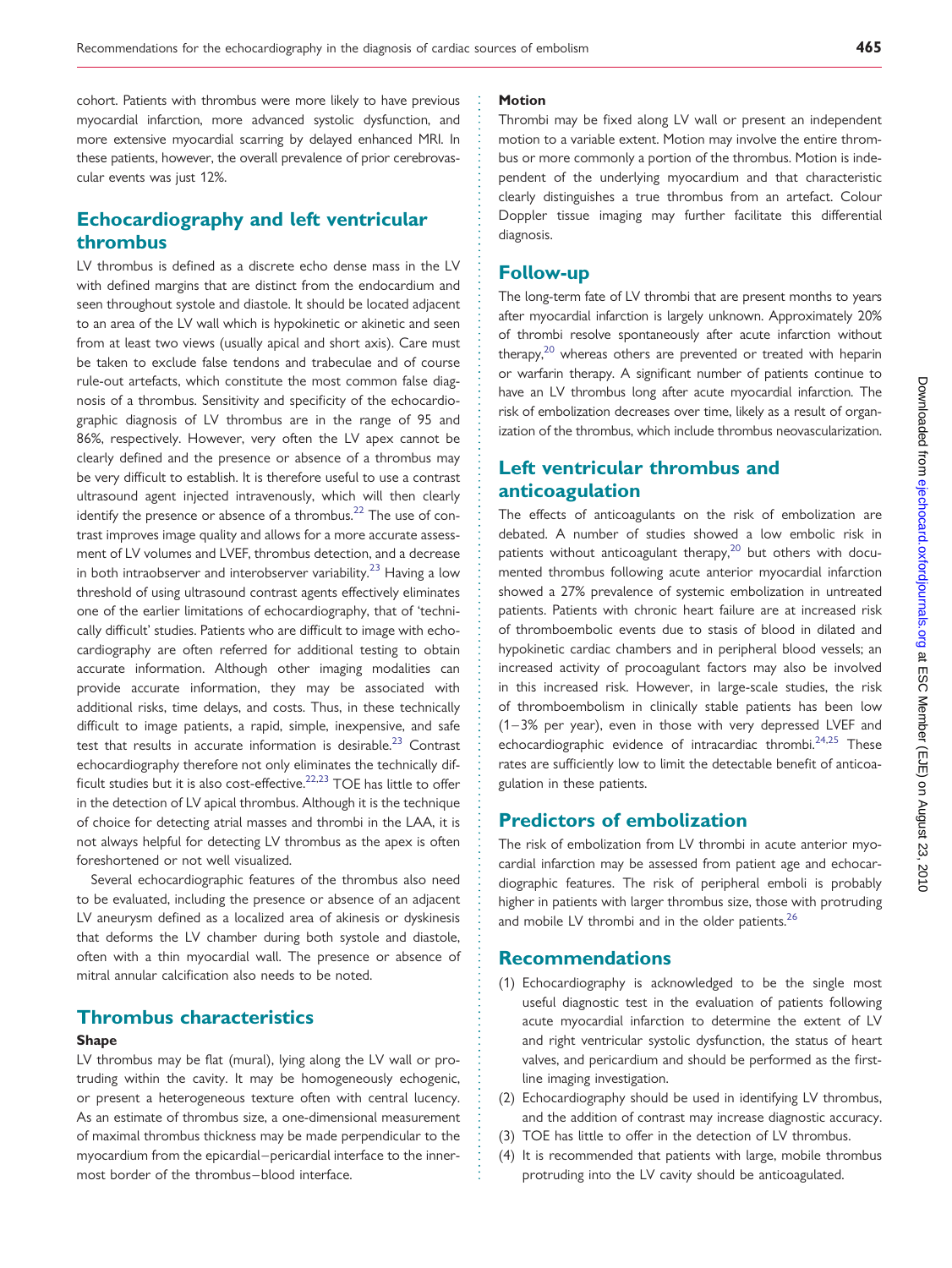## Cardiomyopathies

Patients with dilated cardiomyopathy, either primary or second $ary, <sup>27</sup>$  are at increased risk of LV thrombus formation. Echocardiography plays a pivotal role in describing the size and extent of LV dysfunction but also to look for possible intracavitary thrombus in a similar way to in the post-myocardial infarction patient. Similar to the coronary artery disease patients, the presence of LV thrombus is related to an adjacent hypokinetic myocardial segment. It is extremely rare to have an LV thrombus on the top of a normally contracting LV wall; in the advent of such situation the first possible differential diagnosis should be an artefact. One exception, however, is in patients with endomyocardial fibrosis where the left or indeed right ventricular thrombus may be found in normally contracting ventricular walls. Another cardiomyopathy that presents several diagnostic challenges is idiopathic LV non-compaction (LVNC).<sup>[28](#page-13-0)</sup> Complications such as arrhythmias, LV failure, and cardioembolic events arising as a result of non-compaction will need to be treated promptly upon diagnosis. TTE is the imaging modality of choice for LVNC where diagnosis is based on the identification of multiple prominent ventricular trabeculations with intertrabecular spaces communicating within the ventricular cavity.<sup>29</sup> Cardioembolic complications may result either from AF or thrombus formation within the myopathic LV. This latter mechanism is supported by necropsy reports of mural thrombi within the deep intertrabecular recesses. Echocardiography plays an important role in the diagnosis but cardiac MRI may also complement the diagnosis, particularly for detecting LV thrombus within the deep myocardial recesses. Three-dimensional echocardiography may supersede two-dimensional imaging by allowing for more detailed characterization of the non-compacted myocardium. Contrast echocardiography enhances endocardial border definition after opacification of the LV cavity unmasking the deep intertrabecular recesses and may therefore serve as a valuable adjunct to conventional two-dimensional imaging. TOE permits excellent visualization of the LV free walls, but the apex is not optimally visualized. During follow-up, as in patients with previous myocardial infarction, patients with dilated cardiomyopathy show either no change in thrombus size or thrombus resolution in the vast majority of cases. Warfarin therapy may increase the rate of thrombus resolution by approximately two-fold. In view of the increased embolic risk associated with chronic LV thrombi and because warfarin is probably effective in thrombus resolution, chronic anticoagulation may be helpful in both the dilated and the non-compacted LV.

As in coronary artery disease patients, optimal imaging with echocardiography is crucial in identifying or ruling out the presence of an LV thrombus. The use of intravenous contrast agents is strongly recommended since the cardiac apex is frequently not well visualized.<sup>[22](#page-13-0)</sup>

No controlled study of long-term anticoagulation in patients with congestive heart failure due to dilated cardiomyopathy has been conducted and reports on the incidence of thromboembolic events in this population show widely variable results. Fuster et  $al.^{30}$  $al.^{30}$  $al.^{30}$  reported an 18% frequency of thromboembolic events and an incidence of 3.5 clinically apparent events/100 patient-years in a retrospective study of 104 patients with non-ischaemic dilated

cardiomyopathy. In 1993, Katz et  $al.^{31}$  $al.^{31}$  $al.^{31}$  prospectively followed 264 patients with dilated cardiomyopathy and reported that the incidence of stroke was 1.7/100 patient-years. Finally, in 1995, Natterson et  $al^{32}$  $al^{32}$  $al^{32}$  retrospectively studied 224 patients awaiting heart transplantation (mean LVEF 20%) and found that only six (3%, or 3.2/100 patient-years) had an episode of arterial embolization over a mean follow-up period of almost 1 year. There are a number of factors that may predispose to thromboembolic events in cardiomyopathy patients, including low cardiac output, very dilated ventricles, extensive wall motion abnormalities but also AF, particularly for atrial thrombus formation. It is therefore recommended that the only clear indications for anticoagulation in most patients with dilated cardiomyopathy are AF, a previous thromboembolic event or LV thrombus.

### Recommendations

- (1) It is recommended that echocardiography should be performed as the first-line imaging test in patients with known or suspected cardiomyopathy to determine the extent of LV and/or RV dysfunction.
- (2) Echocardiography must be used to identify LV thrombus and the use of contrast may increase its diagnostic accuracy.
- (3) Patients with dilated, poorly contracting ventricles, AF, a previous thromboembolic event or LV thrombus should be anticoagulated.

## Atrial fibrillation

The link between AF and cerebral or systemic embolism is important and complex. Its importance derives from the high prevalence of AF (0.4–1% in the general population, increasing to 9% in persons aged 80 years or older) $33$  and from the frequent occurrence of stroke and embolism, ranging from 1 (low risk) up to 15% event/year (high-risk patients) among patients with AF. The causality complexity derives from the pathogenesis of thromboembolism which, despite being usually attributed to the migration of thrombi from the LAA, can also be caused (in up to 25% of cases) by intrinsic cerebrovascular diseases, proximal aortic plaques, or other cardiac sources of embolism. Moreover, most of patients with AF are older than 75 years, hypertensive, diabetics and have carotid artery stenosis factors all considered to be independent major risk factors for stroke or systemic embolism.

Owing to its widespread use, low cost, and bed-side availability, echocardiography has routinely become established in guidelines<sup>[34](#page-13-0)</sup> for management of AF. This is particularly true for TOE to guide cardioversion and/or to detect cardiac sources of embolism.

In fact, the aetiological diagnosis of stroke is often achieved with an adequate clinical history and echocardiography, allowing for beginning anticoagulation and potentially treating AF with invasive therapeutic approaches.

TTE has great importance in identifying aetiological causes underlying AF such as:

- (1) Valvular heart disease;
- (2) Left and right atrial dimensions (diameters, area, and volume);
- (3) LV dimensions and thickness;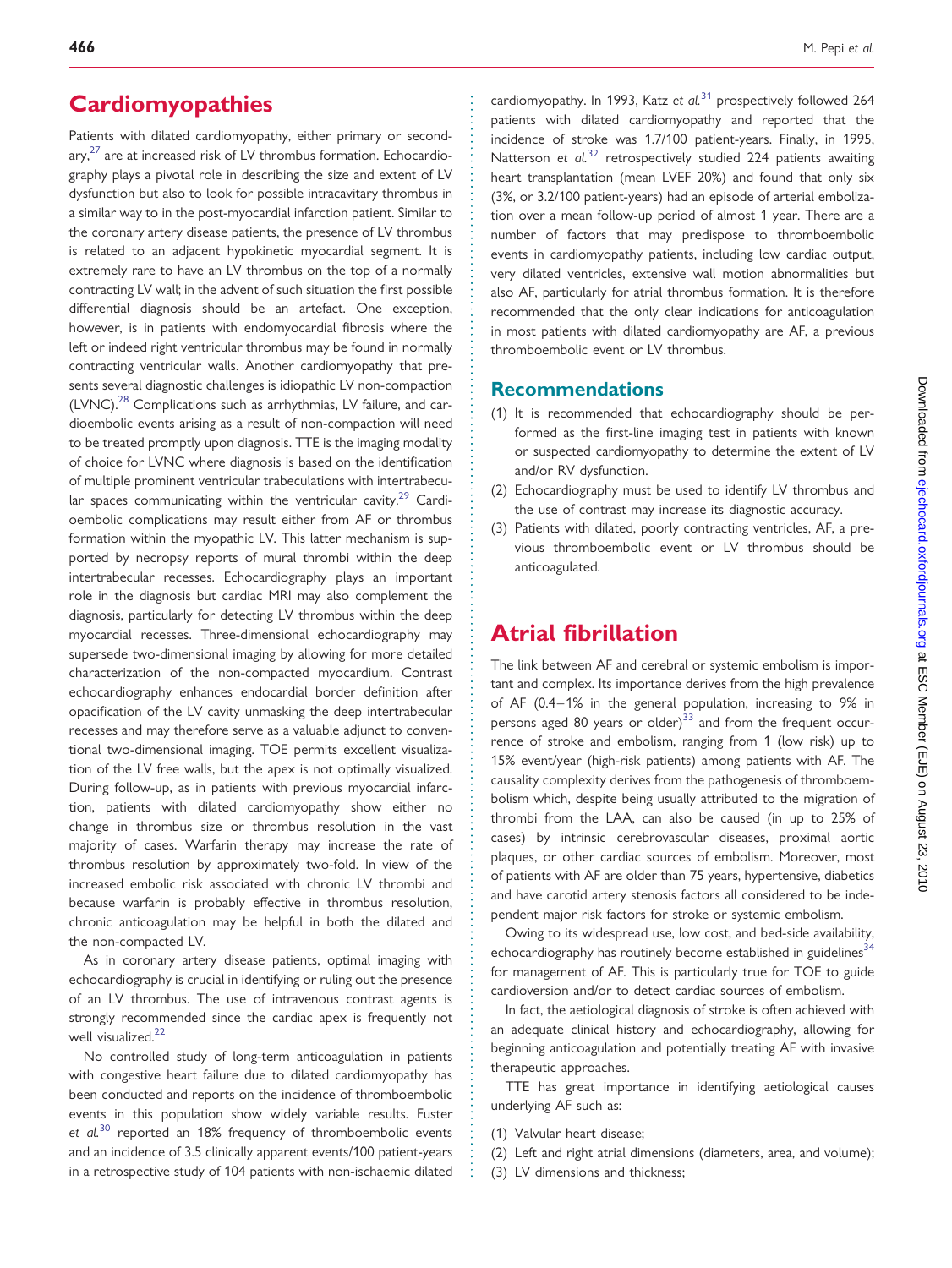- (4) LV systolic and diastolic function;
- (5) Right ventricular dimensions and function;
- (6) Tricuspid regurgitation with right ventricular systolic pressure estimate;
- (7) Pericardial disease.

Finally, with the increasing use of procedures of radiofrequency ablation and of LAA closure, the echocardiography has gained an important role in the selection, guidance, and follow-up of percutaneous and surgical interventions.

### Echocardiography to identify the presence of thrombi

The presence of thrombi in left atrium (LA) or LV can be detected with TTE, but the most common location for thrombi in patients with AF is the LAA, which cannot be regularly examined by TTE. Thrombi formation in the cardiac cavities is mainly due to blood stasis, since the other aspects of the Virchow triad (vascular wall damage and hypercoagulability) have less importance in AF patients. During sinus rhythm the contractile activity of LAA with its vigorous emptying of blood flow, usually prevents the formation of thrombi in the LAA, despite its cul-de-sac shape and its plurilobate anatomical structure. The onset of atrial dysfunction, due to a variety of pathophysiological conditions increasing LA pressure<sup>35</sup> (systemic hypertension, AF, mitral valvulopathy, post-cardioversion atrial stunning), renders the LA prone to the formation of thrombi within its cavity and consequently a potential source of systemic embolization. In this setting, TOE is the gold-standard technique, with a great sensitivity and specificity to detect LAA thrombi. These thrombi are seen as echo reflecting masses in the atrial body or in the LAA (often in its apex), distinct from the underlying endocardium, observed in more than one imaging plane, and not related to pectinate muscles. $36$  TOE is also able to detect signs of LAA dysfunction, often associated with or preceding the thrombus formation, such as low LAA emptying velocities and spontaneous echo contrast. Low LAA emptying velocities are well depicted with pulsed Doppler TOE, when the maximum peak of emptying velocity at TOE is lower than  $30-40$  cm/s.<sup>36</sup> Recent studies using the second harmonic TTE (with M-mode or PW Doppler)[37](#page-13-0),[38](#page-14-0) demonstrated that TTE can be also effective to study the LAA function in a large number of patients, both in AF and in sinus rhythm. Also spontaneous echo contrast seen as a high density flow due to low-flow conditions, which remains stable with changes in gain settings, is well depicted on TOE.

### Echocardiography in the evaluation of embolic risk

The assessment of embolic risk in AF is crucial to indicate anticoagulant therapy in each patient, counterbalancing the haemorrhagic risk and the patient's preference. The risk stratification of patients with AF is based on clinical predictive factors according to a vali-dated scheme named CHADS2.<sup>[39](#page-14-0)</sup> The CHADS2 is a simple scheme, which assigns one point for each of the following: history of congestive heart failure, hypertension, age  $>75$ , or diabetes (the initials of the acronym CHAD) and two points for a history of stroke or TIA (S2). Whereas the antithrombotic

#### Table 3 Echocardiographic predictors of embolic risk in patients with atrial fibrillation

#### Echocardiographic risk factors

| Left ventricular systolic dysfunction ( $EF < 35\%$ )                                                   |  |
|---------------------------------------------------------------------------------------------------------|--|
| Complex aortic plaques <sup>a</sup>                                                                     |  |
| LAA thrombi or spontaneous echo contrast <sup>a</sup>                                                   |  |
| LAA dysfunction (emptying blood flow velocities $\leq$ 20 cm/s and/or<br>reduced contraction at M-mode) |  |
|                                                                                                         |  |

aldentified only at TOE.

therapy is well defined for patients with no CHADS2 risk factors (aspirin) and for those with  $\geq$  CHADS2 risk factors (warfarin), the selection of the best antithrombotic agent is left to the personal choice of the physician for patients at intermediate risk (CHADS = 1).<sup>[34](#page-13-0)</sup> It is also difficult the selection of antithrombotic therapy in patients at high haemorrhagic risk.<sup>[40](#page-14-0)</sup> In the difficult decision to indicate lifelong anticoagulation in these patients, several echocardiographic factors can help in predicting the thromboembolic risk (Table 3). The linkage between clinical risk factors (hypertension, old age, LV dysfunction) and LAA thrombi is perhaps mediated by the ventricular diastolic dysfunction with effects on LA dynamics and pressure. Accordingly, LAA dysfunction is very often the ultimate pathophysiological link between clinical risk factors and thromboembolic event. Fortunately, the contractile function of the LAA, both in SR and in AF, can be evaluated directly (calculating the 2D fractional area change, the M-mode fractional shortening, or the Doppler LAA emptying velocity) or indirectly (looking for LAA thrombi or spontaneous echocontrast) with TTE and TOE. All the data coming from the specific multivariate analysis of echocardiographic risk factors for thromboembolic events in the Stroke Prevention in Atrial Fibrillation (SPAF)  $III^{35}$  and other trials, showed the only factors independently associated with increased thromboembolic risk to be LAA thrombi [relative risk (RR) 2.5,  $P < 0.04$ ), dense SEC (RR 3.7,  $P < 0.001$ ), LAA peak flow velocities  $\leq 20$  cm/s (RR 1.7, P < 0.008), and complex aortic plaques (RR 2.1,  $P < 0.001$ ). Therefore, echocardiographic data on LAA are independent predictors of thromboembolism $41$  and can offer additional information, mostly in the subgroup of patients at intermediate risk and in all cases with doubts on the risk/benefit ratio for the therapeutic choice.

#### TOE to guide cardioversion

The most important role of TOE in AF is to guide short-term anticoagulation for cardioversion. In patients with AF lasting more than 48 h, it is now unanimously agreed that besides the 'conventional approach' with oral anticoagulation for at least 3 weeks precardioversion a 'short-term TOE-guided approach' can be used. This 'TOE-guided approach', based mainly on the results of the ACUTE study<sup>42</sup> avoids the 3 weeks of pre-cardioversion anticoagulation in patients with no evidence of thrombi in the LA or in the LAA at TOE. In patients with no identifiable thrombus at TOE, the cardioversion is performed after few hours of anticoagulation (with unfractionated or low-molecular weight heparin<sup>43,44</sup> and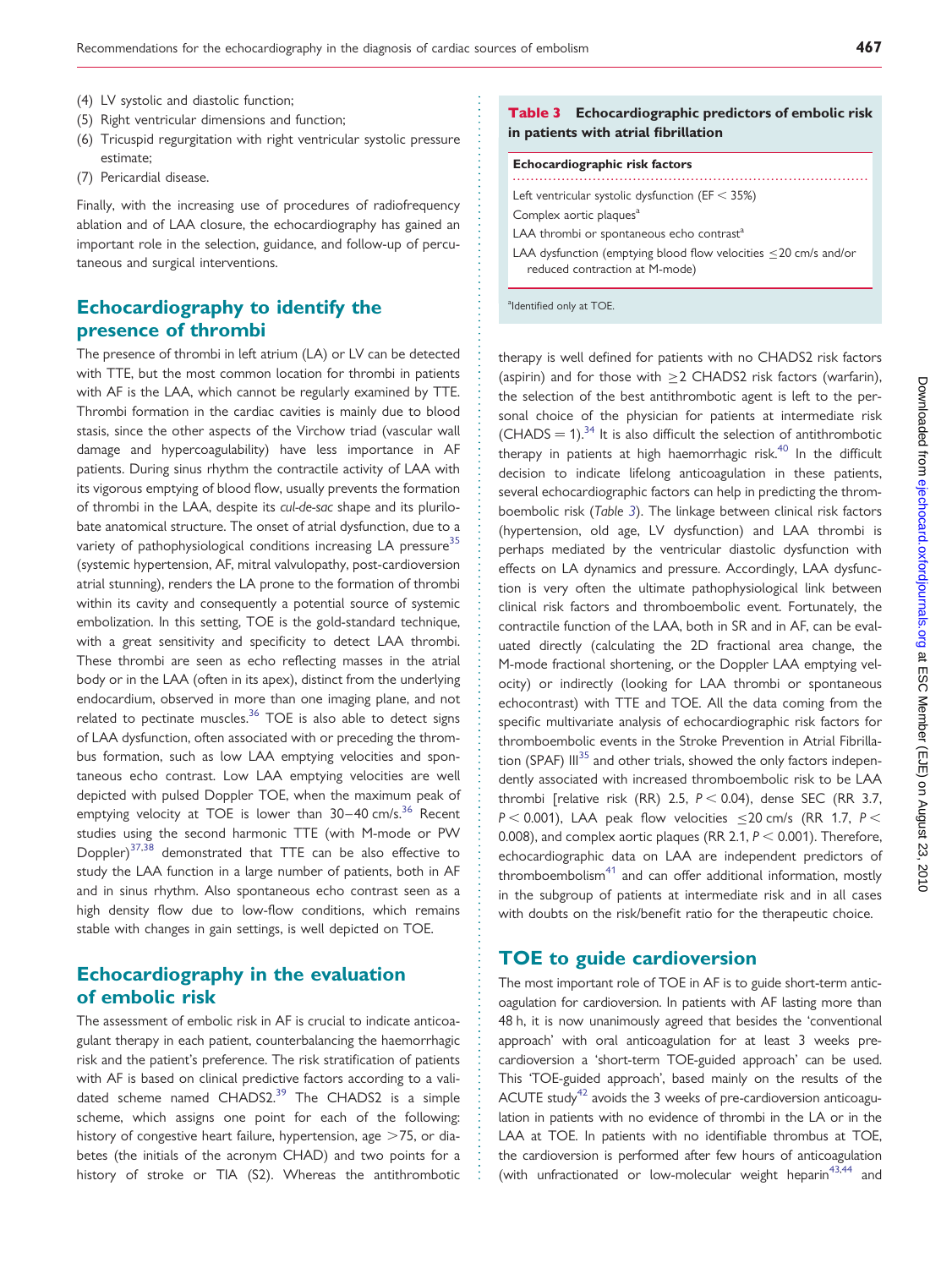soon after TOE). In patients with thrombus identified at TOE, oral anticoagulation is usually performed lifelong, and the rhythm-control therapy is often changed to a rate-control strategy, abolishing the cardioversion because of the high-thromboembolic risk. When the physician decides to attempt AF cardioversion despite the identification of LAA thrombi, TOE is usually repeated after at least 3 weeks of anticoagulation, immediately before attempting the cardioversion. An advantage of the 'TOE-guided approach' is related to the lower incidence of haemorrhage.<sup>42</sup> In fact nearly twice as many haemorrhagic events (major and minor haemorrhages) have been observed in the conventional-treatment approach when compared with the TOE guided one over an 8-week period. $42,45$  This difference is probably due to the longer duration of anticoagulant therapy required by the conventional strategy, which is almost double that with the other approach, with higher incidence of bleeding. This increase in haemorrages also causes higher costs when compared with conventional strategy.<sup>[46](#page-14-0)</sup> Moreover, a greater overall rate of success in achieving sinus rhythm and a reduction of time in AF has been described with the TOE guided strategy.<sup>[45](#page-14-0)</sup> It is still debated whether an improvement in SR persistence can be maintained during follow-up. There is a consensus on 4 weeks of oral anticoagulation after cardioversion with either strategy because of the possible occurrence of thromboembolism in the early post-cardioversion period even in the absence of thrombi in the pre-cardioversion TOE. These rare embolic events are due to the post-cardioversion LAA dysfunction (the so called 'atrial stunning'), which causes atrial stasis and provide a milieu for the formation of new thrombi. Atrial stunning is visible as a low  $(<$ 20 cm/s) emptying velocity in the LAA, calculated with PW Doppler TOE. Most of the atrial stunning resolves in 48–72 h after cardioversion and almost always in 7 days. A complete normal LAA function observed at TOE 7 days after cardioversion indicates patients with low embolic risk, in whom the withdrawal of the anticoagulation therapy has been demonstrated to be safe.<sup>43</sup> The presence of a good LAA function (high velocities of emptying flow from the LAA at TOE) is also an independent predictor of absence of AF recurrences post-cardioversion, both in the short and long term. The great limitation of the LAA study is due to the semiinvasive nature of TOE, particularly if this examination has to be repeated during follow-up. In order to overcome this limitation, the TOE has been used in conjunction with contrast echocardiogra $phy^{47}$  or with a second harmonic M-mode technique.<sup>37</sup> Other independent predictors of recurrences of AF after cardioversion are atrial volumes and deformation properties of the  $LA^{48-51}$  $LA^{48-51}$  $LA^{48-51}$  $LA^{48-51}$  $LA^{48-51}$ 

#### Recommendations

TTE is clinically indicated in patients with AF

- (1) to detect an underlying pathology affecting management or therapeutic decisions (ischaemic heart disease, valvulopathy, cardiomyopathy, or reduced ventricular function);
- (2) before cardioversion of atrial flutter (since this arrhythmia is often a marker of severe heart disease);
- (3) to indicate, guide and follow-up invasive surgical procedures, such as substrate AF ablation (RF or surgical) or LAA closure.

The addition of TOE in patients with AF is indicated:

- (1) in guiding short-term anticoagulated cardioversion.
- (2) in clinically selected cases (pre-ablation of AF and pre-closure LAA, suspected aortic arch atherosclerosis, recurrence of embolism during correct anticoagulation);
- (3) in determining the risk for future embolism (study of LAA function);

## Patent foramen ovale

### Detection of PFO

PFO, the remnant of an embryologic circulatory bypass of the lungs, is present in approximately one-fourth to one-third of all adults. The foramen ovale is a slit-like communication between the left and right atrium bounded by two thin septal membranes representing the septum secundum (on the right atrial side) and the septum primum (on the left atrial side), in the cranial portion of the fossa ovalis, the thin part of the atrial septum. Most of the time, the PFO is kept closed by a positive left-to-right atrial pressure gradient which holds the two septal membranes together. Therefore, in most cases, there is no spontaneous left to right shunt across a PFO. If right atrial pressure exceeds left atrial pressure, however, as in the Valsalva manoeuvre or due to right atrial pressure increase (e.g. in acute or chronic pulmonary hypertension), a right-to-left shunt flow through the PFO ensues. There is a wide anatomic range in size and functional significance of PFO, from the described frequent minimal variant to rarer forms, where there is a permanent open communication between the atria, leading to a predominant left-to-right shunt with occasional shunt reversal. In some cases, dilatation of the atria or an abnormal redundancy of the septal membranes, as in atrial septal aneurysm, generates a true atrial septal defect between septum primum and secundum, with spontaneous left-to-right shunt. Such defects have also been described as 'fenestrations' of the fossa ovalis. An atrial septal aneurysm is diagnosed if there is a fixed displacement or a mobile excursion of the fossa ovalis region of the atrial septum towards the right atrium or LA, or both, exceeding 10 mm from the mid-line (a line from the basal part of the interventricular septum to the insertion of the septum secundum in the atrial wall). The potential mechanism may be that the aneurysm may act as like a net capturing thrombi and conveying them to the PFO.

The association of PFO and otherwise unexplained neurological ischaemic insults has been intensively studied over the last decades since the seminal papers of Lechat et  $al$ .<sup>[52](#page-14-0)</sup> and Webster et  $al$ .<sup>[53](#page-14-0)</sup> that showed a significantly increased PFO incidence in young patients with unexplained stroke.<sup>[54](#page-14-0)</sup> The underlying concept of paradoxical embolism of venous thrombi through the PFO has been well documented in the context of acute pulmonary embolism. However, while many authors have confirmed the statistical association between PFO and unexplained neurological events in young patients, the causality has not been conclusively established. This is an area of clinical uncertainty and ongoing debate, rendering it difficult to give firm recommendations.<sup>[55](#page-14-0)-[62](#page-14-0)</sup> We believe that the following statements are fair in view of the available evidence.

(1) Paradoxical embolism through a PFO is a rare cause of neurological ischaemic events, except in the context of acute pulmonary embolism with a rise in right atrial pressure.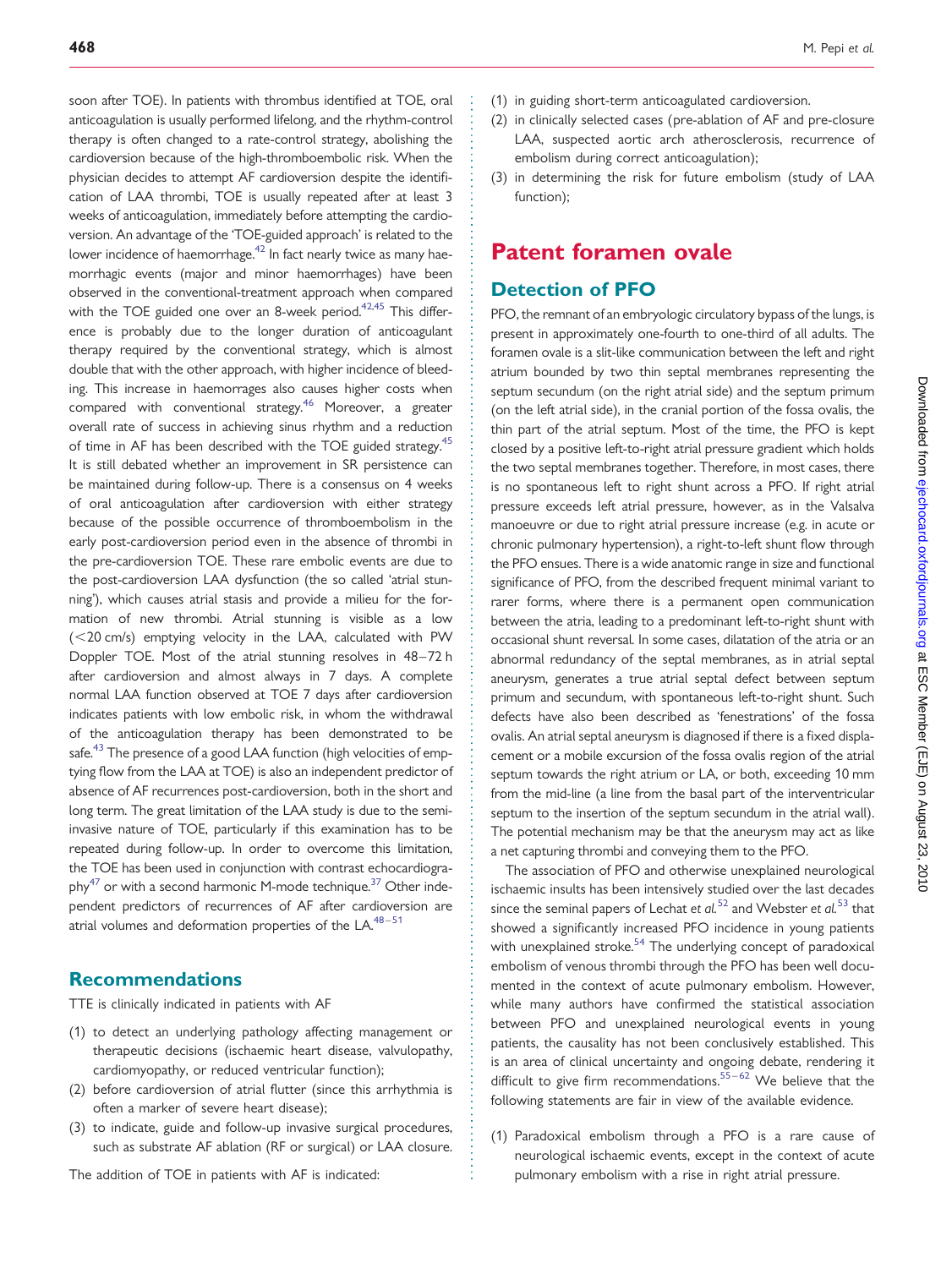- (2) In the absence of a demonstrable elevation of right atrial pressure, caution should be exercised to incriminate PFO in unexplained neurological events. However, in the absence of more likely causes, paradoxical embolism through a PFO may be assumed in the following circumstances.
	- (a) Young age. Over the age of 55 years, the likelihood of atherosclerotic disease or occult paroxysmal AF as a source of embolism is far higher than that of paradoxical embolism through a PFO. Two population-based study of subjects over 39 years of age found no excess ischaemic neurological events in subjects with vs. subjects without PFO, [62,63](#page-14-0) although some controversy over this issue continues.<sup>[64](#page-14-0)</sup>
	- (b) The presence of an atrial septal aneurysm additional to a PFO is associated with a marked increase in recurrent unexplained neurologic events.<sup>[65](#page-14-0)</sup>
	- (c) Large provokable right-to-left shunts have shown a stronger association with unexplained neurological events than small shunts.<sup>[66](#page-14-0)</sup> Shunt quantification is difficult, but the number of bubbles crossing the septum either spontaneously or after a Valsalva manoeuvre gives a rough idea of shunt size. More than 20 bubbles have been cited to indicate a 'large PFO'.

These points should be integrated into the decisions on patient management. If PFO emerges as the most likely cause of an unexplained neurological event, the therapeutic options are either anticoagulation or device closure of the PFO. Anticoagulation is also appropriate secondary prevention of venous thrombosis and many other potential embolic sources such as AF and (probably) aortic atheroma. The best duration of anticoagulation is unclear and not necessarily lifelong.

### Technical points of PFO detection

Transcranial Doppler performed in the neurological department often provides the first clue to the existence of a right to left shunt by detecting microbubbles in the mid-cerebral artery after intravenous fluid injection. A PFO is diagnosed if intravenous microbubbles (agitated infusion solutions, right heart contrast agents, or saline–blood mixtures) passing from the right atrium into the LA, either spontaneously or after a Valsalva manoeuvre are directly observed. $67$  If passage through the PFO is not clearly visualized, only very early (within three heart cycles from appearance of contrast in the right atrium) LA contrast bubble detection should be counted as proof of PFO, because bubbles may cross the lung and subsequently be detected in the LA. A right-to-left or left-to-right shunt on colour Doppler clearly originating from a passage between the two septa in the fossa ovalis is also diagnostic. The number of bubbles crossing the atrial septum is a rough indicator of the magnitude of the shunt. In many patients, a PFO will open transiently only immediately after release of the strain phase of the Valsalva manoeuvre It is therefore important especially when performing a TOE to detect PFO to explain the Valsalva manoeuvre to the patient prior to starting the TOE. Alternatively or additionally, coughing may be used for provocation, but many patients fail to cough strongly enough, especially during TOE. Although TOE is still regarded as the gold standard for PFO detection, current echo machines equipped with harmonic imaging have an equivalent sensitivity to visualize right-to-left shunt through a PFO if overall image quality is reasonable or good.<sup>[68](#page-14-0)</sup>

#### Recommendations

- (1) TOE is traditionally the gold standard for the detection of PFO, however in the presence of good image quality, transthoracic echo is sufficient to detect the presence of a PFO. Performance of a valid Valsalve manoeuvre or strong cough must be ensured with both methods.
- (2) The aetiological role of paradoxical embolism through a PFO in unexplained stroke should be assumed with great caution and discussed with the neurologist. Factors that argue in favour of this mechanism and that would suggest an indication for either anticoagulation or PFO closure are:
	- (a) temporal relationship of the neurological event with venous thrombosis
	- (b) young age (typically  $<$  55 years) and absence of other potential causes
	- (c) presence of an atrial septal aneurysm
	- (d) presence of a large spontaneous or provokable right-toleft shunt.

## Aortic atherosclerosis

Aortic atherosclerosis is well known to increase with advancing age and is related to traditional cardiovascular risk factors such as hypertension, hypercholesterolaemia, diabetes mellitus, and smoking. The prevalence of aortic atheromas on TOE varies depending on the population studied. In a community study, aortic atheromas were present in 51% of randomly selected residents aged 45 years or older, with a greater prevalence in descend-ing aorta.<sup>[69](#page-14-0)</sup> Complex atheromas were present in 7.6%. In patients with known significant carotid artery disease, the prevalence of aortic atheromas was 38%, and 92% in those with significant coronary artery disease.<sup>69</sup> On the other hand, several studies have shown the association between aortic atheromas and embolic disease, stroke, or peripheral embolism.<sup>70</sup> Aortic arch atherosclerosis is found in 60% of patients 60 years or older who had cer-ebral infarction.<sup>[71](#page-14-0)</sup> Furthermore, complicated aortic atherosclerosis has been considered independent of other risk factors for stroke such as carotid disease or AF. In the SPAF, $^{72}$  $^{72}$  $^{72}$  investigators reported that 35% of patients with 'high risk' non-valvular AF had complex aortic plaque (mobile, ulcerated size  $>4$  mm). During 13 months of follow-up, patients with complex aortic atheromatous plaque had a four-fold increased rate of stroke, compared with plaquefree patients (RR 4.0). However, although some studies suggested that aortic atherosclerosis is a high-risk factor for the development of vascular events, other studies showed that after adjustment for age and other risk factors, aortic atherosclerosis was not an inde-pendent predictor.<sup>[73](#page-14-0)</sup> A possible explanation of these disparities is that most studies included the high-risk patient population referred for stroke or heart disease, and hence, may have a referral bias.

Mobile thromboses of the aorta are infrequent causes of systemic emboli and appear to be a complication of atherosclerosis. Clots floating in the aorta frequently become inserted to atherosclerotic plaque and have a high embolic risk. Another complication of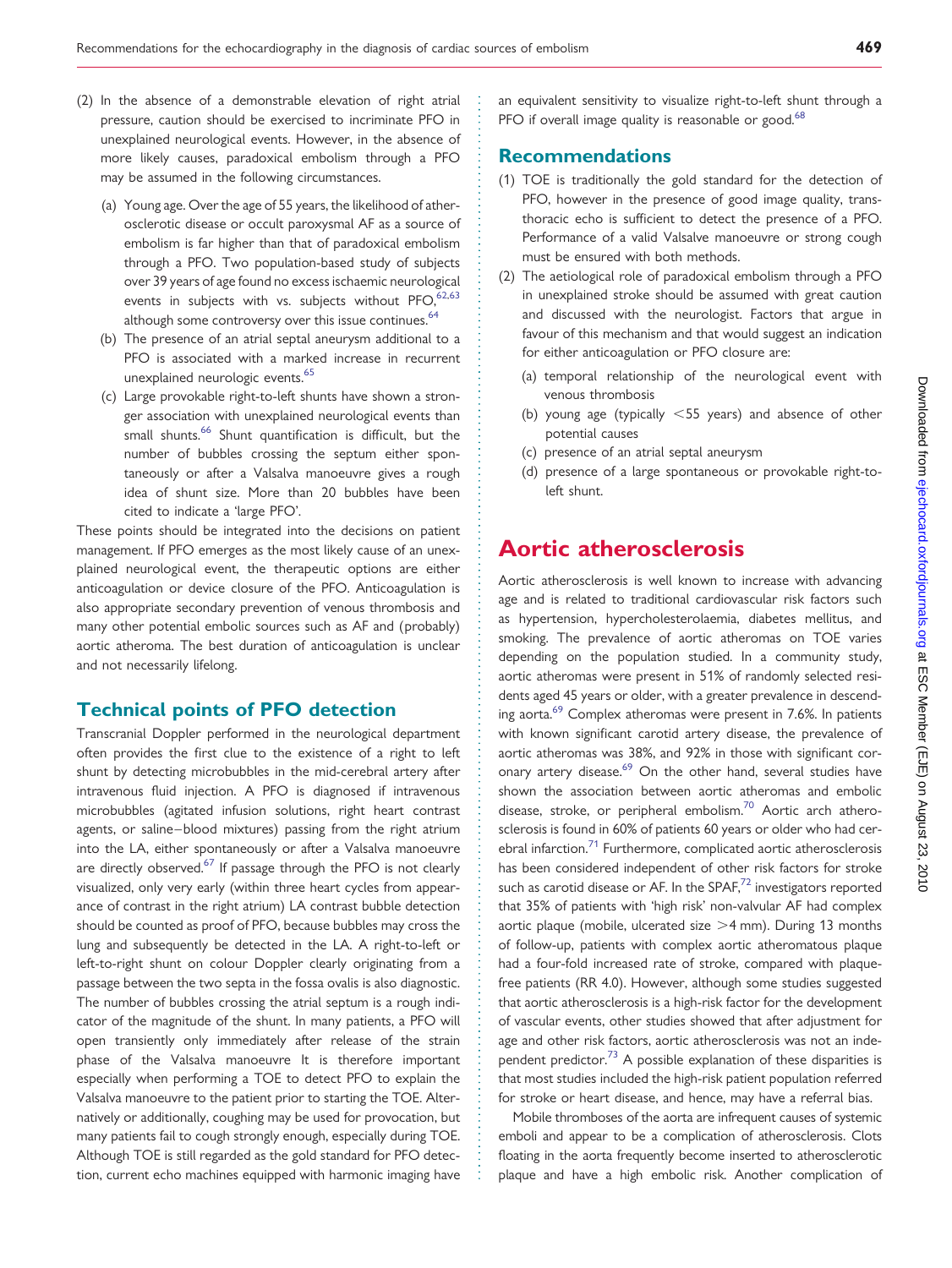aortic atherosclerosis is cholesterol embolization syndrome, spontaneous or secondary to an invasive vascular procedure such as cardiac catheterization or placement of an intra-aortic balloon pump.<sup>74</sup> Similarly, ascending aorta and arch atheromas proved to be a highly significant risk factor for intra-operative stroke.<sup>75</sup>

#### Aortic atherosclerosis diagnosis

Aortic atheromas are characterized by irregular intimal thickening of at least 2 mm. On the basis of their morphology, aortic atheromas are classified as either simple or complex plaques. The latter are atheromatous plaques that ulcerate and disrupt the elastic internal lamina, burrowing deeply into the aortic media and beyond.

Although the usefulness of TTE is limited for assessing aortic atherosclerosis, it has been shown to play a role in the diagnosis of aortic arch atheromas using suprasternal harmonic imaging. Schwammenthal et  $al^{76}$  $al^{76}$  $al^{76}$  showed that with adequate image quality the diagnosis was achieved in 84% of cases. TTE may be a useful test when it clearly visualizes atheromatous plaques. On the other hand, it provides complementary views of regions which may be blind spots on TOE. Both anatomical orientation and the location of detected atheromas with respect to the origin of the major aortic branches are more readily seen with TTE than TOE.

TOE is the imaging modality of choice for diagnosing aortic atheromas. It provides higher-resolution images than TTE and has good interobserver reproducibility. TOE characterises the plaque by measuring plaque thickness, ulceration, calcification, and superimposed mobile thrombi, thereby determining the embolic potential of each plaque. The advantages of TOE over other non-invasive modalities (CT and MRI) include its ability to assess the mobility of plaque in real time. The French Aortic Plaque in Stroke group showed that increasing plaque thickness of  $\geq$ 4 mm imparted a greater embolic risk.<sup>[72](#page-14-0)</sup> Mobile lesions (thrombi) superimposed on aortic atheromas are also known to increase the risk of embolism. Other characteristics of the lesions seen on TOE, such as ulceration ≥2 mm in aortic plaques and non-calcified plaques, are also associated with a higher risk of stroke. The following grading system, is used to classify aortic atherosclerosis: Grade I: intimal thickening  $<$  4 mm; Grade II: diffuse intimal thickening  $\geq$  4 mm; Grade III: atheroma <5 mm; Grade IV: atheromas >5 mm; and Grade V: any mobile atheroma (modified from Montgomery et  $al.^{\prime\prime}$ ).

Large mobile thromboses of the aorta are infrequent causes of systemic emboli and appears to be a complication of atherosclerosis. TOE is the best technique for the diagnosis and evolution of these large thrombi. $^{78}$  $^{78}$  $^{78}$  The optimal management of this complication remains to be defined; anticoagulation and statin therapy appear to be a logical approach, although surgical removal has been performed in the cases of recurrent embolic events.

Ascending aorta dissection may be a rare cause of stroke of ischaemic more than embolic origin; Because of the vital prognostic and therapeutic consequences, the detection of a double lumen, floating membrane, initial flap, or aortic dilatation by means of TOE can be extremely valid.

### **Recommendations**

(1) In patients with stroke, the use of suprasternal TTE may help to identify arch atheromas. TOE may be indicated when image

quality is inadequate to reliably rule out atheromas or define plaque characteristics so that specific therapies can be considered.

(2) In patients with peripheral embolism, when TTE fails to identify the source of embolism, TOE is the technique of choice for the detection of mobile lesions superimposed on aortic atheromas or to rule out the presence of large, mobile, or pedunculated thrombi.

## Cardiac masses

Cardiologists evaluate cardiac masses after clinical symptoms lead to a positive imaging study, or because of an incidental mass found at imaging, usually echocardiography. Echocardiography has the best spatial and temporal resolution among the different cardiac imaging modalities, providing excellent anatomical and functional information, is useful to identify conditions in which masses may develop, is an accurate technique to detect and characterize masses once they are present, provides a non-invasive means for surveillance after treatment or removal, and is the optimal imaging modality for imaging small masses  $<$  1 cm or masses arising from valves. It is generally the only imaging modality required preoperatively, although MRI or CT may also be indicated in selected cases. Cardiac masses range from non-neoplasms lesions to highgrade malignancies and occur over a wide range of ages. $79-81$  $79-81$ Ninety percent of primary cardiac tumours are either myxomas, which are cured by resection, or sarcomas, which have a dismal prognosis regardless of treatment. Normal variants and artefacts may be distinguished from pathological structures and tumours. In this regard, Table 4 shows main normal variants and artefacts to be considered when evaluating cardiac masses.

### Cardiac myxoma

Cardiac myxoma is the most common benign primary tumour of the heart, accounting for  $\sim$ 30–50% of all primary cardiac tumours. Almost 90% of myxomas occur in the LA as polypoid lesions attached to the oval fossa, sometimes they involve the right atrium (15%) or the left or right ventricle (5% each), in 5%

#### Table 4 Normal variants and artefacts not related to embolic events and distinct from cardiac masses

| Right atrium       | Chiari network, Eustachian valve, crista terminalis,<br>catheters/pacemaker leads, lipomatous hypertrophy<br>of interatrial septum, pectinate muscles, fatty<br>material (surrounding the tricuspid annulus)                            |
|--------------------|-----------------------------------------------------------------------------------------------------------------------------------------------------------------------------------------------------------------------------------------|
| Left atrium        | Lipomatous hypertrophy of interatrial septum, fossa<br>ovalis, transverse sinus, calcified mitral anulus,<br>coronary sinus, ridge between left upper pulmonary<br>vein and LAA, suture line following transplant,<br>pectinate muscles |
| l eft<br>ventricle | Trabeculations, false chords, papillary muscles                                                                                                                                                                                         |
| Right<br>ventricle | Catheters and pacemaker leads, muscle bundles/<br>trabeculations, moderator band.                                                                                                                                                       |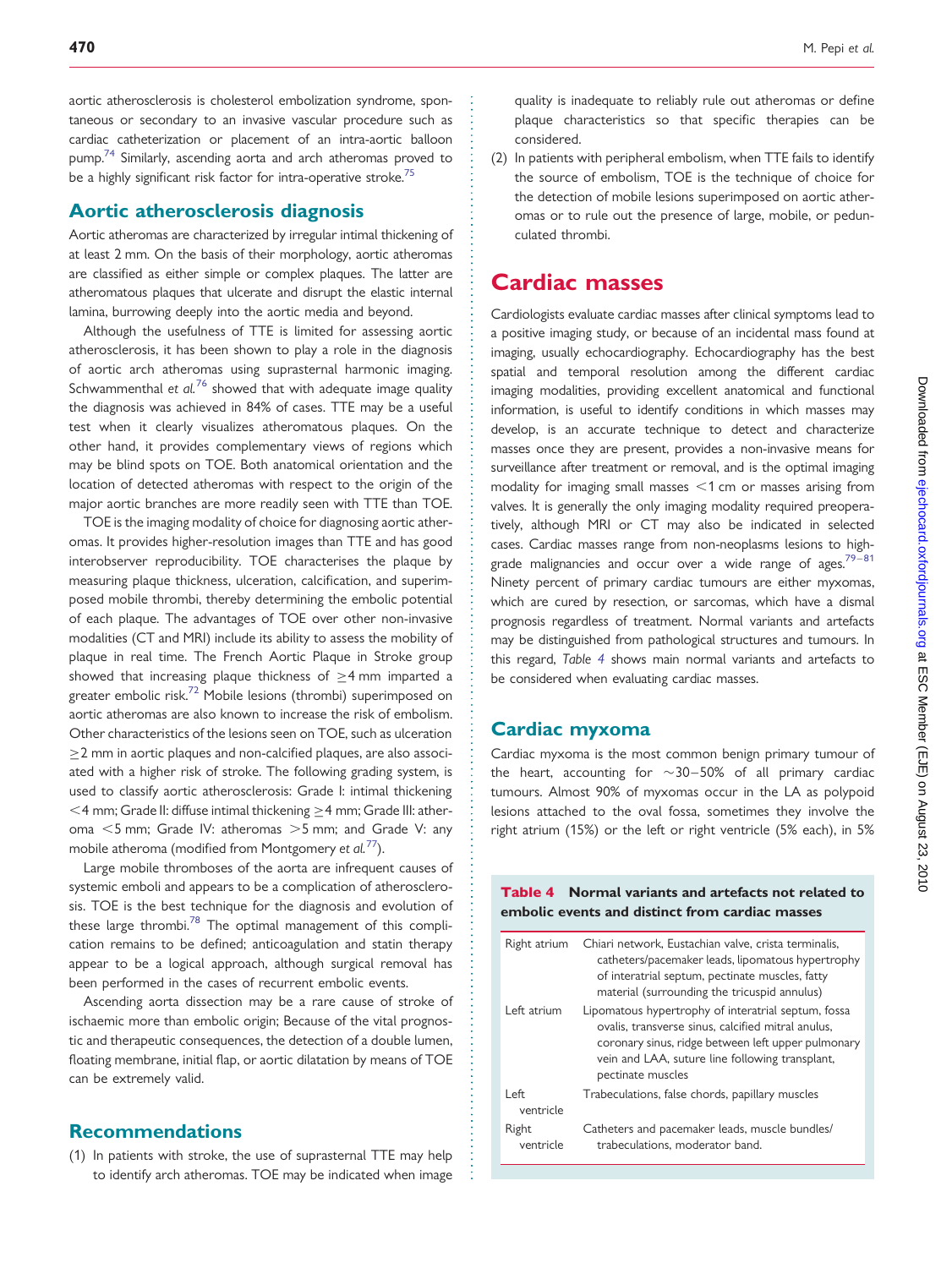of case they show multiple locations. In over 50% of patients LA myxomas cause symptoms of mitral valve stenosis (dyspnoea and orthopnoea from pulmonary oedema or heart failure). Right atrial myxomas may obstruct the tricuspid valve and cause symptoms of right-sided heart failure. Embolic phenomena occur in 30–40% of patients. Smooth surfaced tumours are more likely to produce valvular obstruction, while polypoid and myxoid ones are more likely to embolize. At echocardiography<sup>[82,83](#page-14-0)</sup> cardiac myxomas typically appear as a mobile mass attached to the endocardial surface by a stalk, usually arising from the fossa ovalis. TTE imaging is usually sufficient, although small tumours or those that involve the right heart may require TOE for diagnosis. Three-dimensional echocardiography has also been used to more fully characterize atrial myxomas. If the narrow stalk is not visible, the diagnosis cannot be made by echocardiography and further imaging, MRI or CT, is necessary to show the tumour's margins and to exclude tumour infiltration. The major complication of myxoma is embolization, especially of myxoid, friable, familial ones. Myxomas are often confused with thrombi, although their characteristic location and attachment site is generally helpful in the differential diagnosis.

#### Papillary fibroelastoma

Fibroelastomas are by far the most common valve-associated tumours, accounting for more than 85–90% of them. Myxomas and fibromas account for the remainder, whereas malignant tumours involving the valves are very rare. Papillary fibroelastomas are small, generally 0.5–2.0 cm in diameter and are often confused with vegetations. Making this distinction is difficult because of the similarity in the echocardiographic appearance. A correct diagnosis therefore depends on the clinical setting, and the presence or absence of signs of infection. These tumours are usually attached to the downstream side of the valve by a small pedicle and are irregularly shaped with delicate frond-like surfaces; tumour mobility is the independent predictor of death or non-fatal embolization and significant valvular regurgitation is rare. Asymptomatic patients with non-mobile lesions can be followed up closely. Differential diagnosis with Lambl's excrescences is difficult and controversial; generally Lambl's excrescences are smaller and frequently seen on an otherwise normal valve in elderly patients. Whether the two pathologies represent different entities remains controversial.

#### Recommendations

Echocardiography is recommended for:

- (1) Evaluation of patients with clinical syndromes and events suggesting an underlying cardiac mass.
- (2) Evaluation of patients with underlying cardiac disease known to predispose to mass formation for whom a therapeutic decision regarding surgery or anticoagulation will depend on the results of echocardiography.
- (3) Follow-up or surveillance studies after surgical removal of masses known to have a high likelihood of recurrence (i.e. myxoma).
- (4) Patients with known primary malignancies when echocardiographic surveillance for cardiac involvement is part of the disease staging process.

## **Endocarditis**

Embolic events represent one of the most severe complications of infective endocarditis  $\left(\mathsf{IE}\right)^{84,85}$  $\left(\mathsf{IE}\right)^{84,85}$  $\left(\mathsf{IE}\right)^{84,85}$  particularly in case of cerebral embolism which is associated with an increased morbidity and mortality.[86](#page-14-0) Echocardiography plays a key role in the management of patients with IE and may be useful both for the diagnosis of IE in patients with unexplained embolism, and for the prediction of risk of embolism in patients with known IE.<sup>87</sup>

### Endocarditis as a source of embolism

The rate of systemic embolism in IE is very high. It has been estimated to be 10–50% of IE. However, its exact incidence is unknown, with a large number of embolic events being clinically silent.<sup>[88](#page-15-0)</sup> In the majority of cases, IE is clinically suspected because of fever and/or other clinical findings suggestive of IE. However, in some situations, these features are absent and IE is diagnosed on a systematic TOE performed because of unexplained embolic event. In addition, embolism may be the first clinical manifestation of IE, and the majority of embolic events occur before the initiation of antibiotic therapy.<sup>89</sup>

Three echocardiographic findings are considered as major criteria for endocarditis, including vegetation, abscess, and new dehiscence of a prosthetic valve.  $90$  Among them, the presence of vegetation is a hallmark of IE. Vegetation typically appears as a chaotic mass with acoustic properties different from that of the underlying cardiac structure, adherent to a valve leaflet and with mobility independent to the associated valve. Less frequently, vegetations are localized on mural endocardium, or papillary muscles.

Echocardiography must be performed in all cases of suspected  $IE<sup>91</sup>$  It combines the advantages of diagnosing IE and assessing the severity of valve damage, detecting cardiac complications, and predicting prognosis and embolic risk.<sup>[88](#page-15-0)</sup> TTE must be performed first and has sensitivity of about 60% for the diagnosis of vegetation. TOE is mandatory in cases of doubtful TTE, in prosthetic and pacemaker IE, and when an abscess is suspected. TOE enhances the sensitivity of TTE to about 85–90% for the diagnosis of vegetation and the additive value of TOE is even more important for the diagnosis of abscess and other forms of perivalvular extension.<sup>[92](#page-15-0)</sup>

However, the sensitivity of echocardiography is lower in patients with a prosthetic valve or an intracardiac device, even with the use of TOE. Similarly, identification of vegetations may be difficult in the presence of mitral valve prolapse (MVP) with valve thickening, if vegetations are very small  $(< 2$  mm) or already embolized. For these reasons, TTE/TOE must be repeated after a few days delay after an initially negative echocardiographic examination, if the clinical suspicion remains high. Conversely, it may be frequently difficult to differentiate a vegetation from a thrombus, a fibroelastoma, or a non-bacterial thrombotic endocarditis.

#### Recommendations

- (1) TTE must be performed first in suspected IE.
- (2) Given to its better sensitivity, TOE must be performed in cases of initially negative TTE with a high level of clinical suspicion, in suspected prosthetic valve endocarditis, and when TTE provides inadequate imaging.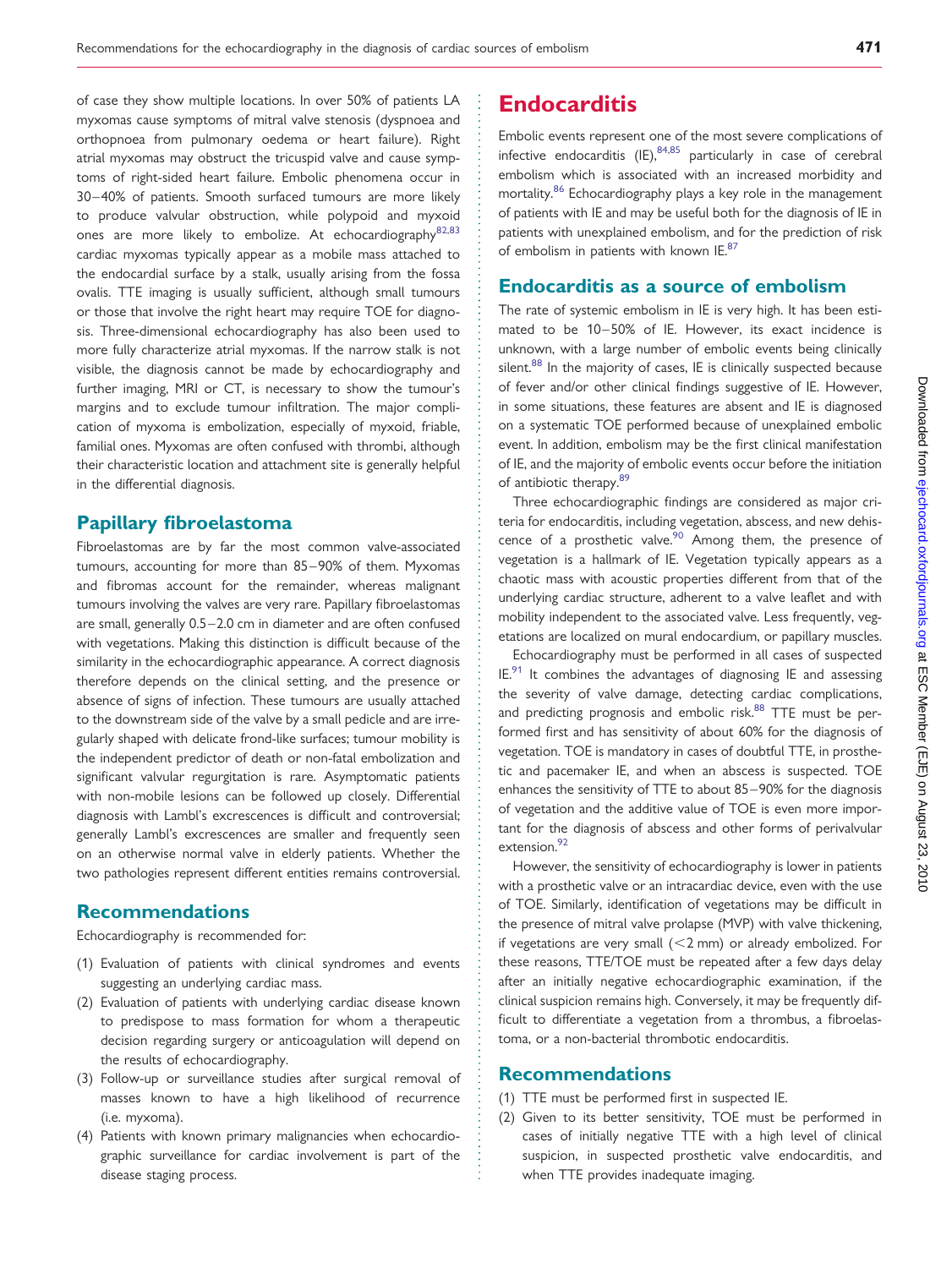(3) Repeated TTE/TOE within 7–10 days is recommended in cases of initially negative examination when clinical suspicion of IE remains high.

### Echocardiography to predict the risk of embolism in IE

In addition to its role in diagnosing IE, echocardiography plays a major role in predicting embolic events,  $89,93 - 96$  $89,93 - 96$  although this prediction remains difficult in the individual patient. Both the presence and the size and mobility of the vegetation have been associated with an increased risk of embolism. Location of the vegetation on the mitral valve $95$  and the increasing or decreasing size of the vegetation under antibiotic therapy<sup>[94](#page-15-0)</sup> have also been associated with an increased embolic risk. Among these factors, the size and mobility of the vegetations are the most potent independent predictors of a new embolic event in patients with IE.<sup>89</sup> The risk of new embolism increases with the increasing size of the vegetation, with patients with very large  $(>15$  mm) and mobile vegetations having the highest risk, especially in staphylococcal mitral valve endocarditis.<sup>[89](#page-15-0)</sup> The risk of a new embolism is highest during the first days following the initiation of antibiotic therapy and decreases after 2 weeks,  $86,89,97$  $86,89,97$  $86,89,97$  $86,89,97$  $86,89,97$  although some degree of risk persists indefinitely in the presence of a vegetation.<sup>[94,95](#page-15-0)-[98](#page-15-0)</sup> For this reason, the benefit of surgery to prevent embolization would be greatest during the first week of antibiotic therapy, when the embolic rate is highest.

### Recommendations

- (1) The risk of embolism is related to the size, and mobility of vegetation, risk is increased in large  $(>10 \text{ mm})$  vegetations and particularly high with very mobile and large  $(>15 \text{ mm})$ vegetations.
- (2) The risk of new embolism is highest during the first days following initiation of antibiotic therapy and decreases after 2 weeks.

## Prosthetic valves/intracardiac devices

Intracardiac devices and prosthetic valves represent a major source of embolism. The presence of an intracardiac material in the setting of an embolic event raises a high level of suspicion of a cardioembolic source.

#### Prosthetic valves

Two complications of prosthetic valve replacement must be suspected when an embolic event occurs in a patient with a prosthetic valve: prosthetic valve IE (see endocarditis) and prosthetic thrombosis. Prosthetic thrombosis is one of the most severe complications of mechanical heart valve replacement, although it may be observed less frequently in other types of valve substitutes. Situations at risk include early postoperative period, interruption of anticoagulant therapy, and pregnancy.<sup>99</sup> Both TTE and TOE must be performed in suspected prosthetic valve thrombosis. Two different clinical

and echocardiographic presentations may occur. In severely obstructive thrombosis, TTE is the first-line examination and may evidence an abnormal transprosthetic colour flow jet, an elevated Doppler transprosthetic gradient and a reduced effective orifice area. A high transvalvular gradient is of great value for the diagnosis of prosthetic thrombosis, especially when comparison with a reference value is available. Although direct evidence of valve thrombus may be obtained by TTE, TOE is the method of choice to diagnose the main signs of prosthetic thrombosis,<sup>[99](#page-15-0)</sup> e.g. restricted leaflet or disc motion, abnormal central regurgitation, loss of physiological regurgitant jets in mechanical valves, and direct visualization of thrombus or pannus formation. Cinefluoroscopy may also be useful in this setting. TOE is also very helpful for the assessment of the extent of thrombus formation. The risk of embolism and complications in prosthetic thrombosis has been related to the size of the thrombus, with a large thrombus  $(>0.8 \text{ cm}^2)$  being a major risk factor for complications of thrombolytic treatment.<sup>100</sup> Thus, TOE may help in the choice between surgery and anticoagulant or thrombolytic therapy.<sup>99,100</sup> TTE and TOE must also be used for the follow-up of patients with prosthetic thrombosis after initiation of specific therapy.[101](#page-15-0)

Diagnosis of partial prosthetic thrombosis is more difficult, especially when obstruction is mild or absent. TTE is of limited value in this setting and TOE is the method of choice for the diag-nosis of small prosthetic thrombosis.<sup>[99](#page-15-0)</sup> However, the diagnosis of prosthetic thrombosis, even with TOE, suffers from some limitations. First, small abnormal echoes around the prosthesis may also be observed in prosthetic endocarditis, and it may be difficult to differentiate between thrombus formation and vegetation. Moreover, examination of aortic prostheses is often difficult when a mitral prosthesis is also present, owing to attenuation of the ultrasound beam. Care must be taken to differentiate a prosthetic thrombus or vegetation from a suture line or fibrin strands.

#### Recommendations

- (1) TTE must be performed in patients with a prosthetic valve and an embolic event.
- (2) Owing to its better sensitivity, TOE must be performed in patients with a prosthetic valve and an embolic event, even if TTE is negative.
- (3) TOE plays an important role in guiding therapeutic strategy in prosthetic thrombosis, the presence of a large thrombus favouring surgery.
- (4) Repeated TTE/TOE is recommended for follow-up after thrombolytic therapy or anticoagulant therapy of a prosthetic valve thrombosis.

### Intracardiac devices

A right-sided cardiac source of embolism must be suspected when an embolic event, particularly a pulmonary embolism occurs in a patient with an intracardiac device, including permanent pacemaker, implantable cardioverter defibrillators, or other intracardiac device, or when a paradoxical embolism is suspected. Both TTE and TOE are useful for the diagnosis of device thrombosis and/or IE.

Transcatheter closure of PFO is frequently used to prevent new embolism in patients with PFO and presumed paradoxical emboli.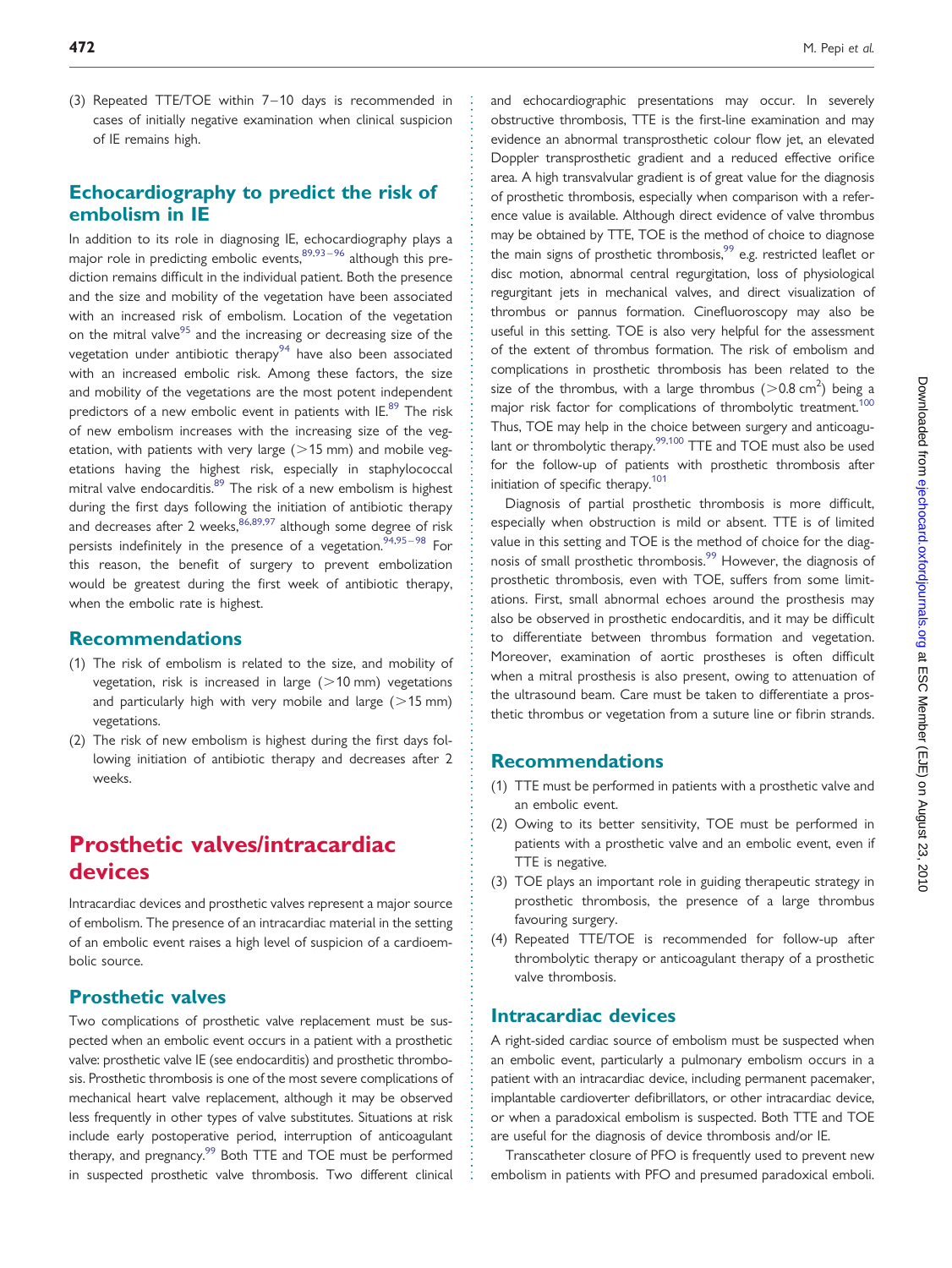However, recurrent embolic events may occur after this procedure.[102](#page-15-0) Echocardiography may be used for guidance of the transcatheter closure procedure and must be performed in case of new embolic event.

## Minor conditions

#### Mitral valve prolapse

MVP is a very common cardiac condition estimated to occur (mainly in young women) in 2% of the general population.<sup>103,104</sup> While in the past (also due to overestimation of the disease for echocardiographic technical reasons) several studies identified MVP in approximately one-third of patients under 45 years with cerebral ischaemia, the most recent cohort and case–control studies have cast doubt on the role of uncomplicated MVP in stroke.<sup>105</sup> Other studies identified the presence of myxomatous degeneration (with thickened or redundant leaflets) and supra-ventricular arrhythmias as risk factors for stroke. In a prospective study of 343 patients with MVP stroke occurred only in two  $(0.6\%)^{106}$  and currently the risk of thromboembolic complications in MVP is in general felt to be quite low (estimated at 1 per 6000 patient-years).<sup>107</sup>

The mechanism of stroke in MVP is not clearly understood; one of the postulated aetiological causes is that platelet–fibrin thrombi may form on the surface of the redundant leaflet tissue and embolize. More recently, an association between MVP and interatrial septal aneurysms has been clearly demonstrated and consequently the potential of paradoxical emboli is present.<sup>[108](#page-15-0)</sup>

#### Mitral annulus calcification

Mitral annulus calcification (MAC) is a very common degenerative process. It refers to a chronic non-inflammatory fibrous-calcification degeneration of the mitral annulus. Even though the Framingham heart study demonstrated a two-fold increase in the risk of stroke in these patients, no causal relationship between stroke and MAC has been established. Since MAC is a marker for generalized atherosclerosis or other cardiovascular disease it may not be a specific cause of stroke.<sup>[109](#page-15-0)</sup> However, occasionally mobile plaques may be clearly identified at the level of the calcified annulus by echocardiography (both TTE or TOE) and in those cases the probability of an embolic source is much higher.

#### Calcific aortic stenosis

Calcific aortic stenosis is a very common disease including degenerative calcification, rheumatic, or congenital pathology. Embolic complications are very uncommon in these patients and the majority of cases neurological events are occult or minor. Rarely larger emboli have been associated with calcific aortic stenosis, mainly in procedural setting such as cardiac catheterization and percutaneous valvuloplasty or percutaneous valve implantation. TTE or TOE may rarely visualize small debris or mobile plaques at the level of the valve leaflets or annulus, further reinforcing the potential for an embolic event.

### Recommendations

(1) No certain casual relationships between minor conditions and stroke have been established.

- (2) In patients with embolic events, the coexistence of MVP, MAC, or aortic stenosis may be an incidental finding on echocardiography.
- (3) Echocardiography is recommended in patients with known MVP, MAC, or aortic stenosis and an embolic event.

## Neurologist's perspective

Every stroke patient should initially be investigated by a 12-lead ECG to rule out myocardial infarction and to check for severe arrhythmias. In essence, during history taking and by thorough clinical checking, the stroke neurologist focuses on the detection of AF, history, and presence of prosthetic valves or valvular disorders, and history or signs of congestive heart failure and deep vein thrombosis, or lung embolism.

Both echocardiography and transcranial Doppler sonography are reliable diagnostic test for the detection of potential pathways for paradoxical brain embolism (so called 'shunt tests'). TOE and TTE are best for the imaging of an LV thrombus or aneurysm, but less reliable for aortic arch atherothrombosis. Colour-coded duplex imaging of the neck arteries and intracranial large arteries, in conjunction with cervical fat-suppressed MRI and CT arteriography or MR arteriography are optimal to check for cervical artery occlusive disease, including cervical artery dissection, respectively, and for direct or indirect indicators of large or small vessel occlusive disease. It also helps to define the time and degree of spontaneous or thrombolytic-induced recanalization of embolically occluded major brain arteries. These findings could be helpful to identify a cerebral artery occlusion as cardioembolic in origin, prompting a meticulous echocardiographic work-up.

An unsolved, yet urgent problem is the detection of paroxysmal AF. The patient's history of palpitation, intermittent tachycardia, or irregular heart beat is the one source of information; the other one is the immediate ECG in every stroke patient on admission. If the ECG does not show AF, a 24-h Holter ECG is the next step in the diagnostic escalation. Unfortunately, 24-h ECG can detect intermit-tent AF in only 1.2–8% of these patients.<sup>[5](#page-13-0)</sup> Schaer et  $al$ .<sup>[110](#page-15-0)</sup> could prove intermittent AF by 24-h Holter ECG in only 2.1% of their stroke patients with a normal ECG on admission. From this point of view, it appears questionable whether 24-h Holter ECG is worthwhile at all. In a similar setting, however, the study by Vandenbrouke and Thijs<sup>111</sup> revealed positive Holter ECG finding in 5.1 and 4.4%, respectively. Even in patients with already proven paroxysmal AF, repetitive 24-h ECG monitoring is not sufficiently reliable for clinical purposes. If a Holter ECG were performed in these patients once every month over a period of 1 year, and if all these ECGs were normal, the negative predictive value for AF would only be as high as 30%[.112](#page-15-0) A 7-day ambulatory ECG monitoring in 149 stroke patients with the help of an event-loop recorder revealed only limited success. Event-loop recorder application is recommended as the third escalation step in stroke patients with presumed cardioembolism in case of normal standard ECGs and normal Holter ECG.<sup>[113](#page-15-0)</sup> TOE is also a key procedure in these patients since in the presence of AF or intermittent AF, an LAA thrombus can be visualized. $35$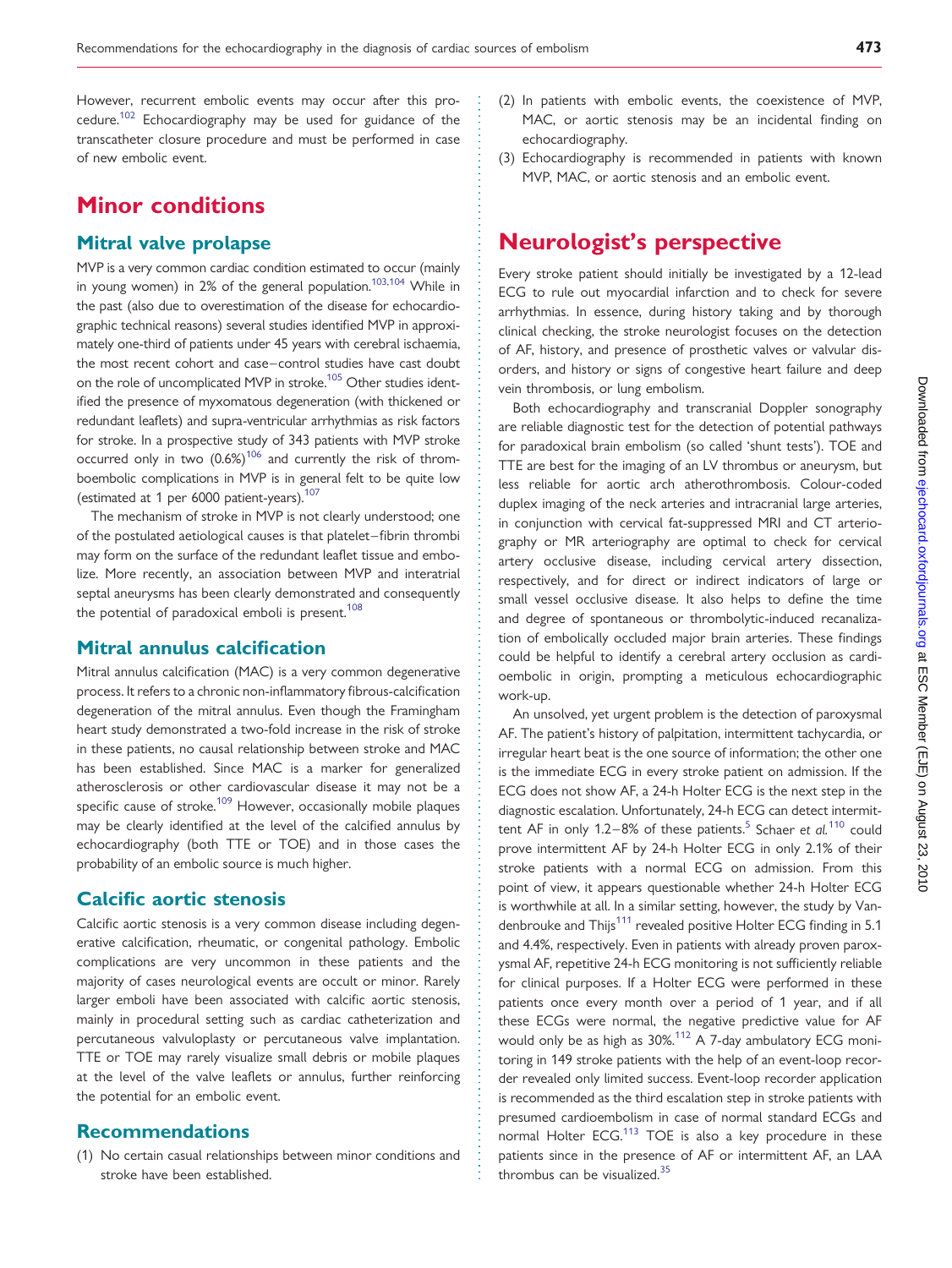## <span id="page-13-0"></span>**Conclusions**

During the past two decades, enormous progress has been made in the non-invasive diagnosis of cardioembolic events. A potential cardiac source of embolism should be considered in all patients presenting with stroke or TIA. In this regard, echocardiography is not only a powerful tool for the evaluation of cardioembolic sources of stroke, but also to establish recommendations for the primary and secondary prevention of cardioembolic stroke.

This article reports in detail conditions associated with the risk of embolism and the role of echocardiography in this field.

#### Conflict of interest: none declared.

#### **References**

- 1. Ferro JM. Cardioembolic stroke: an update. Lancet Neurol 2003;2:177–88.
- 2. Goldstein LB, Adams R, Alberts MJ, Appel LJ, Brass LM, Bushnell CD et al. Primary prevention of ischemic stroke: a Guideline from the American Heart Association/American Stroke Association Stroke Council: Cosponsored by the Atherosclerotic Peripheral Vascular Disease Interdisciplinary Working Group; Cardiovascular Nursing Council; Clinical Cardiology Council; Nutrition, Physical Activity, and Metabolism Council; and the Quality of Care and Outcomes Research Interdisciplinary Working Group: The American Academy of Neurology affirms the value of this Guideline. Stroke 2006;37:1583–633.
- 3. Sacco RL, Adams R, Albers G, Alberts MJ, Benavente O, Furie K et al. Guidelines for prevention of stroke in patients with ischemic stroke or transient ischemic attack: a statement for healthcare professionals from the American Heart Association/American Stroke Association Council on Stroke: Co-Sponsored by the Council on Cardiovascular Radiology and Intervention: The American Academy of Neurology affirms the value of this guideline. Stroke 2006;37: 577–617.
- 4. Adams HP Jr, del Zoppo G, Alberts MJ, Bhatt DL, Brass L, Furlan A et al.; American Heart Association; American Stroke Association Stroke Council; Clinical Cardiology Council; Cardiovascular Radiology and Intervention Council; Atherosclerotic Peripheral Vascular Disease and Quality of Care Outcomes in Research Interdisciplinary Working Groups: Guidelines for the early management of adults with ischemic stroke. A guideline from the American Heart Association/American Stroke Association Stroke Council, Clinical Cardiology Council, Cardiovascular Radiology and Intervention Council, and the Atherosclerotic Peripheral Vascular Disease and Quality of Care Outcomes in Research Interdisciplinary Working Groups. Stroke 2007;38:1655–711.
- 5. Witt BJ, Brown RD Jr, Jacobsen SJ, Weston SA, Ballman KV, Meverden RA et al. Ischemic stroke after heart failure: a community-based study. Am Heart J 2006;  $152 \cdot 102 - 9$
- 6. Witt BJ, Gami AS, Ballman KV, Brown RD Jr, Meverden RA, Jacobsen SJ et al. The incidence of ischemic stroke in chronic heart failure: a meta-analysis. J Card Fail 2007;13:489–96.
- 7. Wolf P, Abbott R, Kannel W. Atrial fibrillation: a major contributor to stroke in the elderly. The Framingham Study. Arch Int Med 1987:147:1561–4.
- 8. Flachskampf FA, Decoodt P, Fraser AG, Daniel WG, Roelandt JR; Subgroup on Transesophageal Echocardiography and Valvular Heart Disease; Working Group on Echocardiography of the European Society of Cardiology. Recommendations for performing transesoephageal echocardiography. Eur J Echocardiogr 2001;2:  $8 - 21$
- 9. Hankey GJ, Jamrozik K, Broadhurst RJ, Forbes S, Burvill PW, Anderson CS et al. Five-year survival after first-ever stroke and related prognostic factors in the Perth Community Stroke study. Stroke 2000;31:2080-6.
- 10. Kolominsky-Rabas PL, Weber M, Gefeller O, Neundoerfer B, Heuschmann PU. Epidemiology of ischemic stroke subtypes according to TOAST criteria: incidence, recurrence, and long-term survival in ischemic stroke subtypes—a population-based study. Stroke 2001;32:2735–40.
- 11. Lip GY, Lim HS. Atrial fibrillation and stroke prevention. Lancet Neurol 2007;6: 981–93.
- 12. De Jong G, van Raak L, Kessels F, Lodder J. Stroke subtype and mortality: a follow-up study in 998 patients with a first cerebral infarct. J Clin Epidemiol 2003;56:262–68.
- 13. Murtagh B, Smalling RW. Cardioembolic stroke. Curr Atheroscler Rep 2006;8:  $310-6$ .
- 14. Adams HP Jr, Bendixen BH, Kappelle LJ, Biller J, Love BB, Gordon DL et al., the TOAST Investigators. Classification of subtype of acute ischemic stroke. Definitions for use in a multicenter clinical trial. Stroke 1993;24:35–41.
- 15. Ringelstein EB, Koschorke S, Holling A, Thron A, Lambertz H, Minale C. Computed tomographic patterns of proven embolic brain infarctions. Ann Neurol 1989;26:759–65.
- 16. Weiller C, Ringelstein EB, Reiche W, Thron A, Buell U. The large striatocapsular infarct. A clinical and pathophysiological entity. Arch Neurol 1990;47:1085–91.
- 17. Hunt SA, Abraham WT, Chin MH, Feldman AM, Francis GS, Ganiats TG et al.; American College of Cardiology Foundation; American Heart Association. 2009 Focused Update Incorporated Into the ACC/AHA 2005 Guidelines for the Diagnosis and Management of Heart Failure in Adults: A Report of the American College of Cardiology Foundation/American Heart Association Task Force on Practice Guidelines Developed in Collaboration with the International Society for Heart and Lung Transplantation. J Am Coll Cardiol 2009;53:e1-90.
- 18. Sen S, Lima JAC, Oppenheimer SM. Changes in cardiac thrombus status after cerebral ischemia. Cerebrovasc Dis 2004;17:175–81.
- 19. Sen S, Laowatana S, Lima J, Oppenheimer SM. Risk factors for intracardiac thrombus in patients with recent ischaemic cerebrovascular events. J Neurol Neurosurg Psychiatry 2004;75;1421–5.
- 20. Nihoyannopoulos P, Smith GC, Maseri A et al. The natural history of left ventricular thrombus in myocardial infarction: a rationale support of masterly inactivity. I Am Coll Cardiol 1989:14:903-11.
- 21. Weinsaft JW, Kim HW, Shah DJ, Klem I, Crowley AL, Brosnan R et al. Detection of left ventricular thrombus by delayed-enhancement cardiovascular magnetic resonance. J Am Coll Cardiol 2008;52:148–57.
- 22. Senior R, Becher H, Monaghan M, Agati L, Zamorano J, Vanoverschelde JL et al. Contrast echocardiography: evidence-based recommendations by European Association of Echocardiography. Eur J Echocardiogr 2009;10:194-212.
- 23. Kurt M, Shaikh KA, Peterson L, Kurrelmeyer KM, Shah G, Nagueh SF et al. Impact of contrast echocardiography on evaluation of ventricular function and clinical management in a large prospective cohort. J Am Coll Cardiol 2009;53: 802–10.
- 24. Cioffi G, Pozzoli M, Forni G, Franchini M, Opasich C, Cobelli F et al. Systemic thromboembolism in chronic heart failure. A prospective study in 406 patients. Eur Heart | 1996;17:1381-9.
- 25. Baker DW, Wright RF. Management of heart failure. IV. Anticoagulation for patients with heart failure due to left ventricular systolic dysfunction. JAMA 1994;272:1614–8.
- 26. Jugdutt BI, Sivaram CA. Prospective two-dimensional echocardiographic evaluation of left ventricular thrombus and embolism after acute myocardial infarction. J Am Coll Cardiol 1989;13:554-64.
- 27. Fox KF, Cowie MR, Wood DA, Coats AJ, Gibbs JS, Underwood SR et al. Coronary artery disease as the cause of incident heart failure in the population. Eur Heart | 2001;22:228-36.
- 28. Captur G, Nihoyannopoulos P. Left ventricular non-compaction: genetic heterogeneity, diagnosis and clinical course. Int J Cardiol 2009; Epub ahead of print August 5.
- 29. Oechslin E, Attenhofer Jost CH, Rohas JR, Kaufmann PA, Jenni R. Longterm follow-up of 34 adults with isolated left ventricular noncompaction: a distinct cardiomyopathy with poor prognosis. J Am Coll Cardiol 2000;36:493-500.
- 30. Fuster V, Gersh BJ, Giuliani ER, Tajik AJ, Brandenburg RO, Frye RL. The natural history of idiopathic dilated cardiomyopathy. Am J Cardiol 1981;47:525-31.
- 31. Katz SD, Marantz PR, Biasucci L, Jondeau G, Lee K, Brennan C et al. Low incidence of stroke in patients with heart failure: a prospective study. Am Heart J 1993;126:141–6.
- 32. Natterson PD, Stevenson WG, Saxon LA, Middlekauff HR, Stevenson LW. Risk of arterial embolization in 224 patients awaiting cardiac transplantation. Am Heart / 1995;129:564-70.
- 33. Go AS, Hylek EM, Phillips KA et al. Prevalence of diagnosed atrial fibrillation in adults: national implications for rhythm management and stroke prevention: the AnTicoagulation and Risk Factors in Atrial Fibrillation (ATRIA) Study. JAMA 2001;285:2370–5.
- 34. Fuster V, Ryden LE, Cannom DS et al. ACC/AHA/ESC 2006 guidelines for the management of patients with atrial fibrillation—executive summary. Eur Heart J 2006;27:1979–2030.
- 35. Zabalgoitia M, Halperin JL, Pearce LA, Blackshear JL, Asinger RW, Hart RG, for the Stroke Prevention in Atrial Fibrillation Investigators. Transesophageal echocardiographic correlates of clinical risk of thromboembolism in nonvalvular atrial fibrillation. J Am Coll Cardiol 1998;31:1622-6.
- 36. Fatkin D, Kuchar DL, Thorburn CW, Feneley MP. Transesophageal echocardiography before and during direct current cardioversion of atrial fibrillation: evidence for atrial stunning as a mechanism of thrombo-embolic complications. J Am Coll Cardiol 1994;23:307–16.
- 37. De Luca I, Colonna P, Sorino M, Del Salvatore B, De Luca L. New monodimensional transthoracic echocardiographic sign of left atrial appendage function. J Am Soc Echocardiogr 2007;20:324–32.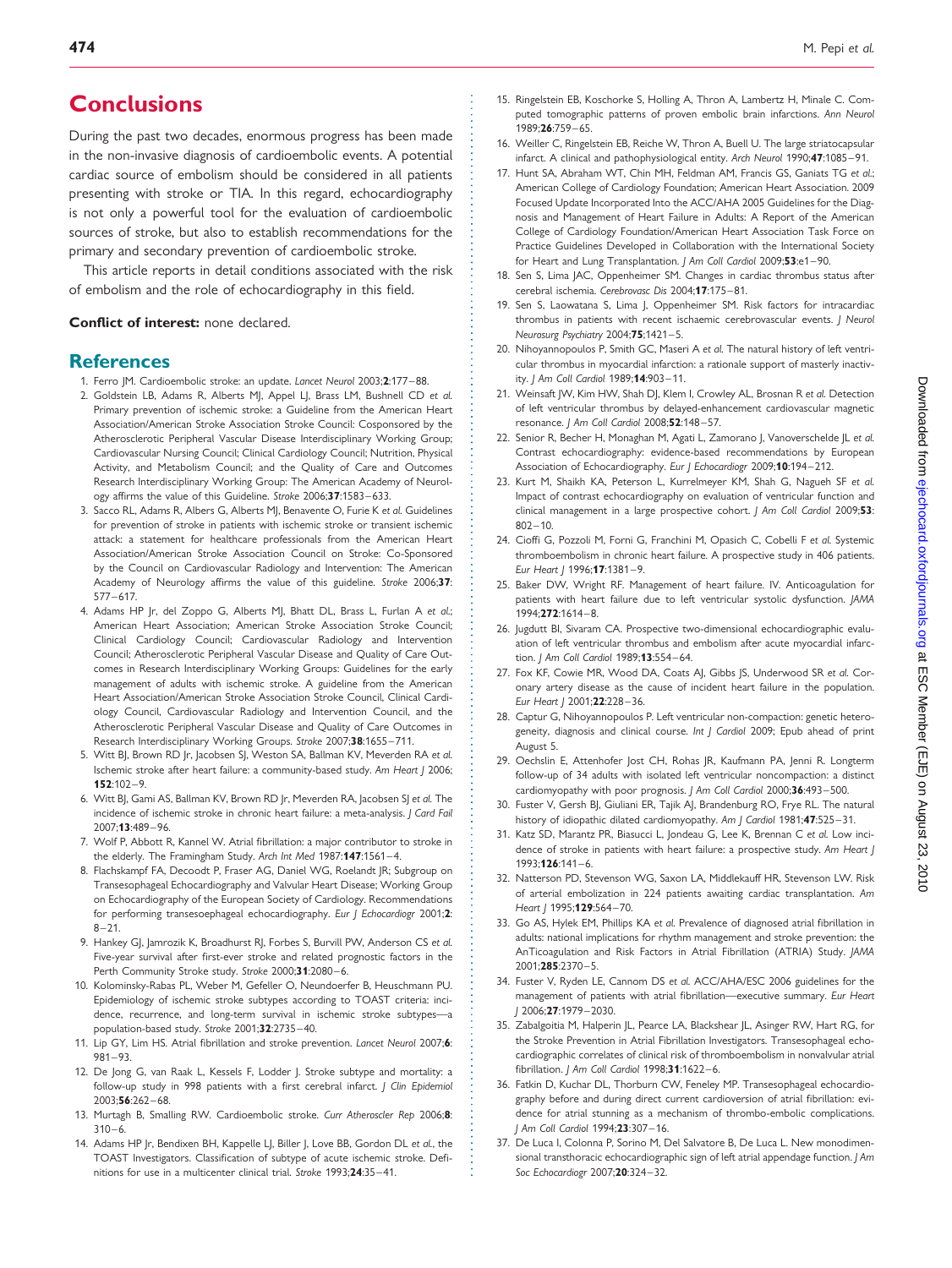- <span id="page-14-0"></span>38. Moreira FC, Miglioransa MH, Hartmann IB, Rohde LE. Left atrial appendage assessment by second harmonic transthoracic echocardiography after an acute ischemic neurologic event. J Am Soc Echocardiogr 2005;18:206–12.
- 39. Gage BF, Waterman AD, Shannon W, Boechler M, Rich MW, Radford MJ. Validation of clinical classification schemes for predicting stroke: results from the National Registry of Atrial Fibrillation. JAMA 2001;285:2864–70.
- 40. Hylek EM, Evans-Molina C, Shea C, Henault LE, Regan S. Major hemorrhage and tolerability of warfarin in the first year of therapy among elderly patients with atrial fibrillation. Circulation 2007;115:2689–96.
- 41. Bernhardt P, Schmidt H, Hammerstingl C, Lüderitz B, Omran H. Patients with atrial fibrillation and dense spontaneous echo contrast at high risk. A prospective and serial follow-up over 12 months with transesophageal echocardiography and cerebral magnetic resonance imaging. J Am Coll Cardiol 2005;45:1807–12.
- 42. Klein AL, Grimm RA, Murray RD, Apperson-Hansen C, Asinger RW, Black IW et al., for the Assessment of Cardioversion Using Transesophageal Echocardiography Investigators. Use of transesophageal ecocardiography to guide cardioversion in patients with atrial fibrillation. N Engl J Med 2001;344:1411-20.
- 43. Sorino M, Colonna P, De Luca L et al. Post cardioversion transesophageal echocardiography (POSTEC) strategy with the use of Enoxaparin for brief anticoagulation in atrial fibrillation patients: the multicenter POSTEC trial (a pilot study). J Cardiovasc Med 2007;8:1034–42.
- 44. Stellbrink C, Nixdorff U, Hofmann T, Lehmacher W, Daniel WG, Hanrath P et al. Safety and efficacy of enoxaparin compared with unfractionated heparin and oral anticoagulants for prevention of thromboembolic complications in cardioversion of nonvalvular atrial fibrillation. Circulation 2004:109:997-1003.
- 45. Klein AL, Murray RD, Grimm RA, Li J, Apperson-Hansen C, Jasper SE et al., for the ACUTE Investigators. Bleeding complications in patients with atrial fibrillation undergoing cardioversion randomized to transesophageal echocardiographically guided and conventional anticoagulation therapies. Am J Cardiol 2003;  $92:161 - 5$ .
- 46. Klein AL, Murray RD, Becker ED et al. and the ACUTE Investigators. Economic analysis of a transesophageal echocardiography-guided approach to cardioversion of patients with atrial fibrillation: the ACUTE economic data at eight weeks. J Am Coll Cardiol 2004;43:1217–24.
- 47. Pozzoli M, Selva A, Skouse D, Traversi E, Mancini R, Bana G et al. Visualization of left atrial appendage and assessment of its function by transthoracic second harmonic imaging and contrast-enhanced pulsed Doppler. Eur J Echocardiogr 2002;3: 13–23.
- 48. Shin AH, Park MY. Left atrial volume is a predictor of atrial fibrillation recurrence after catheter ablation. JASE 2008;21:697–702.
- 49. Di Salvo G, Caso P, Lo Piccolo R, Fusco A, Martiniello AR, Russo MG et al. Atrial myocardial deformation properties predict maintenance of sinus rhythm after external cardioversion of recent-onset one atrial fibrillation: a color Doppler myocardial imaging and tranthoracic and transesophageal echocardiographic study. Circulation 2005;112:387–95.
- 50. Boyd A, Schiller NB, Ross D, Thomas L. Segmental atrial contraction in patients restored to sinus rhythm after cardioversion for chronic atrial fibrillation: a colour Doppler tissue imaging study. Eur J Echocardiogr 2008;9:12–17.
- 51. Kaya E, Tokgozoglu L, Aytemir K, Kocabas U, Tulument E, Deveci O et al. Atrial myocardial deformation properties are temporarily reduced after cardioversion for atrial fibrillation and correlate well with atrial appendage function. Eur J Echocardiogr 2008;9:472-7.
- 52. Lechat P, Mas JL, Lascault G, Loron P, Theard M, Klimczac M et al. Prevalence of patent foramen ovale in patients with stroke. N Engl J Med 1988;318:1148-52.
- 53. Webster MWI, Chancellor AM, Smith HJ, Swift DL, Sharpe DN, Bass NM et al. Patent foramen ovale in young stroke patients. Lancet 1988;2:11-2.
- 54. Kerut EK, Norfleet WT, Plotnick GD, Giles TD. Patent foramen ovale: a review of associated conditions and the impact of physiological size. J Am Coll Cardiol 2001;38:613–23.
- 55. Homma S, Sacco RL, Di Tullio MR, Sciacca RR, Mohr JP, PFO in Cryptogenic Stroke Study (PICSS) Investigators. Effect of medical treatment in stroke patients with patent foramen ovale: patent foramen ovale in Cryptogenic Stroke Study. Circulation 2002;105:2625–31.
- 56. Flachskampf FA, Daniel WG. Closure of patent foramen ovale: is the case really closed as well? Heart 2005;91:449–50.
- 57. Meier B. Closure of patent foramen ovale: technique, pitfalls, complications, and follow up. Heart 2005;91:444-8.
- 58. Windecker S, Meier B. Is closure recommended for patent foramen ovale and cryptogenic stroke? Patent foramen ovale and cryptogenic stroke: to close or not to close? Closure: what else! Circulation 2008;118:1989-98.
- 59. Messé S, Kasner S. Is closure recommended for patent foramen ovale and cryptogenic stroke? Patent foramen ovale and cryptogenic stroke: not to close. Circulation 2008;118:1999–2004.
- 60. Flachskampf FA. CON: the incidental finding of a patent foramen ovale during cardiac surgery: should it always be repaired? Anesth Analg 2007;105:613-4.
- 61. Argenziano M. PRO: the incidental finding of a patent foramen ovale during cardiac surgery. Anesth Analg 2007;105:611–2.
- 62. Di Tullio MR, Sacco RL, Sciacca RR, Jin Z, Homma S. Patent formane ovale and the risk of ischemic stroke in a multiethnic population. J Am Coll Cardiol 2007;49: 797–802.
- 63. Meissner I, Khandheria BK, Heit JA, Petty GW, Sheps SG, Schwartz GL et al. Patent foramen ovale: innocent or guilty? Evidence from a prospective population-based study. J Am Coll Cardiol 2006;47:440-5.
- 64. Handke M, Harloff A, Olschewski M, Hetzel A, Geibel A. Patent foramen ovale and cryptogenic stroke in older patients. N Engl J Med 2007;357:2262-8.
- 65. Mas JL, Arquizan C, Lamy C, Zuber M, Cabanes L, Derumeaux G et al., Patent Foramen Ovale and Atrial Septal Aneurysm Study Group. Recurrent cerebrovascular events associated with patent foramen ovale, atrial septal aneurysm, or both. N Engl J Med 2001;345:1740–6.
- 66. Fox ER, Picard MH, Chow CM, Levine RA, Schwamm L, Kerr AJ. Interatrial septal mobility predicts larger shunts across patent foramen ovales: an analysis with transmitral Doppler scanning. Am Heart J 2003;145:730-6.
- 67. Pinto FJ. When and how to diagnose patent foramen ovale. Should it always be repaired? Heart 2005;91:438–40.
- 68. Clarke NR, Timperley J, Kelion AD, Banning AP. Transthoracic echocardiography using second harmonic imaging with Valsalva manoeuvre for the detection of right to left shunts. Eur J Echocardiogr 2004;5:176-81.
- 69. Agmon Y, Khanderia BK, Meissner I, Schwartz GL, Petterson TM, O' Fallon WM et al. Relation of coronary artery disease and cerebrovascular disease with atherosclerosis of the thoracic aorta in the general population. Am J Cardiol 2002;89:  $262 - 7$
- 70. Tunich PA, Kronzon I. Atheromas of the thoracic aorta: clinical and therapeutic update. | Am Coll Cardiol 2000;35:545-54.
- 71. Amarenco P, Cohen A, Tzourio C. Atherosclerotic disease of the aortic arch as the risk of ischemic stroke. N Engl J Med 1994:331:1474-9.
- 72. The Stroke Prevention in Atrial Fibrillation Investigators Committee on Echocardiography. TEE correlates of thromboembolism in high-risk patients with nonvalvular atrial fibrillation. Ann Intern Med 1998;128:639–47.
- 73. Meissner I, Khandheria BK, Sheps SG, Schwartz GL, Wiebers DO, Whisnant JP et al. Atherosclerosis of the aorta: risk factor, risk marker, or innocent bystander? J Am Coll Cardiol 2004;44:1018-24.
- 74. Fukumoto Y, Tsutsui H, Tsuchihashi M, Masumoto A, Takeshita A. The incidence and risk factors of cholesterol embolization syndrome, a complication of cardiac catheterization: a prospective study. | Am Coll Cardiol 2003;42:211-6.
- 75. Van der Linden J, Hadjinikolaou L, Bergman P, Lindblom D. Postoperative stroke in cardiac surgery is related to the location and extent of atherosclerotic disease in the ascending aorta. J Am Coll Cardiol 2001;38:131-5.
- 76. Schwammenthal E, Schwammenthal Y, Tanne D et al. Transcutaneous detection of aortic arch atheromas by suprasternal harmonic imaging. J Am Coll Cardiol 2002;39:1127–32.
- 77. Montgomery DH, Ververis JJ, Mcgorisk G, Frohwein S, Martin R, Taylor R. Natural history of severe atheromatous disease of the thoracic aorta: a transesophageal echocardiographic study. J Am Coll Cardiol 1996;27:95–101.
- 78. Avegliano G, Evangelista A, Elorz C, González-Alujas MT, García del Castillo H, Soler-Soler J. Acute peripheral arterial ischemia and suspected aortic dissection. Usefulness of transesophageal echocardiography in differential diagnosis with aortic thrombosis. Am J Cardiol 2002;90:674–7.
- 79. Burke A, Jeudy J Jr, Virmani R. Cardiac tumours: an update. Heart 2008;94: 117–23.
- 80. Aggarwal SK, Barik R, Sarma TC, Iyer VR, Sai V, Mishra J et al. Clinical presentation and investigation findings in cardiac myxomas: new insights from the developing world. Am Heart J 2007;154:1102-7.
- 81. Neragi-Miandoab S, Kim J, Vlahakes G. Malignant tumours of the heart: a review of tumour type, diagnosis and therapy. Clin Oncol 2007;19:748-56
- 82. Feigenbaum H, Armstrong WF, Ryan T. Feigenbaum's echocardiography. Masses, Tumors and Source of Embolus. 6th ed. Lippincot Williams and Wilkins; 2005. Chap 21, p702–33.
- 83. Heidi M, Connolly Jae K. Oh. Braunwalsd's heart disease. Cardiac Tumors and Masses. 8th ed., Elsevier Saunders, 2007. Chap 69, p1815–27.
- 84. Tornos P, Iung B, Permanyer-Miralda G, Baron G, Delahaye F, Gohlke-Barwolf C et al. Infective endocarditis in Europe: lessons from the Euro Heart Survey. Heart 2005;91:571–5.
- 85. Moreillon P. Infective endocarditis. Lancet 2004;363:139–49.
- 86. Thuny F, Avierinos JF, Tribouilloy C, Giorgi R, Casalta JP, Milandre L et al. Impact of cerebrovascular complications on mortality and neurologic outcome during infective endocarditis: a prospective multicenter study. Eur Heart J 2007;28: 1155–61.
- 87. Habib G. Embolic risk in subacute bacterial endocarditis. Role of transesophageal echocardiography. Curr Cardiol Rep 2003;5:129–36.